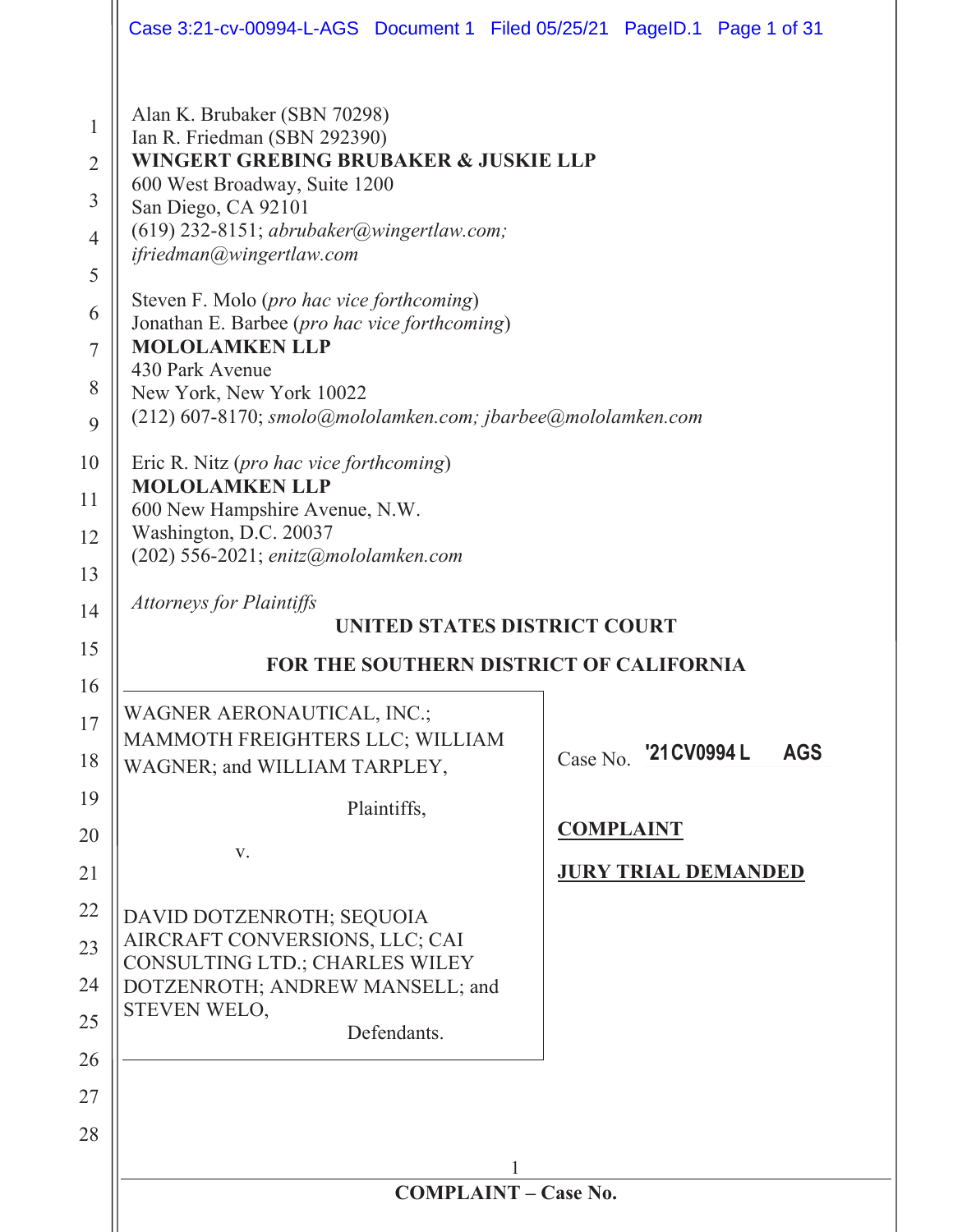Plaintiffs Wagner Aeronautical, Inc.; Mammoth Freighters LLC; William Wagner; and William Tarpley allege:

3

1

2

#### **NATURE OF ACTION**

4 5 6 7 8 9 10 11 12 13 14 15 1. This case concerns theft, deception, and the unjust profiting through the skill, knowledge, and hard labor of others. Defendants – David Dotzenroth; Sequoia Aircraft Conversions, LLC; CAI Consulting Ltd.; Charles Wiley Dotzenroth; Andrew Mansell; and Steven Welo – stole valuable, confidential and proprietary information belonging to Plaintiffs to develop a competing business converting large passenger aircraft into cargo freighters. The misappropriated information includes a detailed business plan, a budget and schedule roadmap, an engineering strategy, a preliminary engineering design and a marketing strategy that required an investment of thousands of hours of time and millions of dollars to prepare. Plaintiffs have filed this suit to right that wrong and ask that this Court enjoin Defendants' direct and indirect use of the stolen information as well as award compensatory damages in an amount to be determined and punitive damages in excess of \$50 million based on Defendants' outrageous conduct.

16 17 18 19 20 21 22 23 24 25 2. Plaintiff Mammoth Freighters LLC ("Mammoth" or "Mammoth Freighters") is developing a passenger aircraft conversion program – designed by Plaintiff Wagner Aeronautical, Inc. ("Wagner Aeronautical") – that takes passenger aircraft and modifies them to carry cargo for the world's leading air freight companies. The co-CEOs of Mammoth are Plaintiffs William Wagner ("Wagner") and William Tarpley ("Tarpley"), two pioneers in the passenger-to-freighter aircraft conversion industry. Wagner – the founder and president of Wagner Aeronautical – has decades of engineering experience crafting successful conversion programs that have received the requisite Federal Aviation Administration ("FAA") certifications. Likewise, Tarpley – the business lead for Mammoth's conversion program – has managed numerous aircraft conversion programs during his multi-decade career.

26 27 28 3. When Wagner and Tarpley began work on the conversion program, they asked Defendant David Dotzenroth ("Dotzenroth") – a long-time friend with connections in the financial industry but who had little or no aircraft conversion engineering expertise or project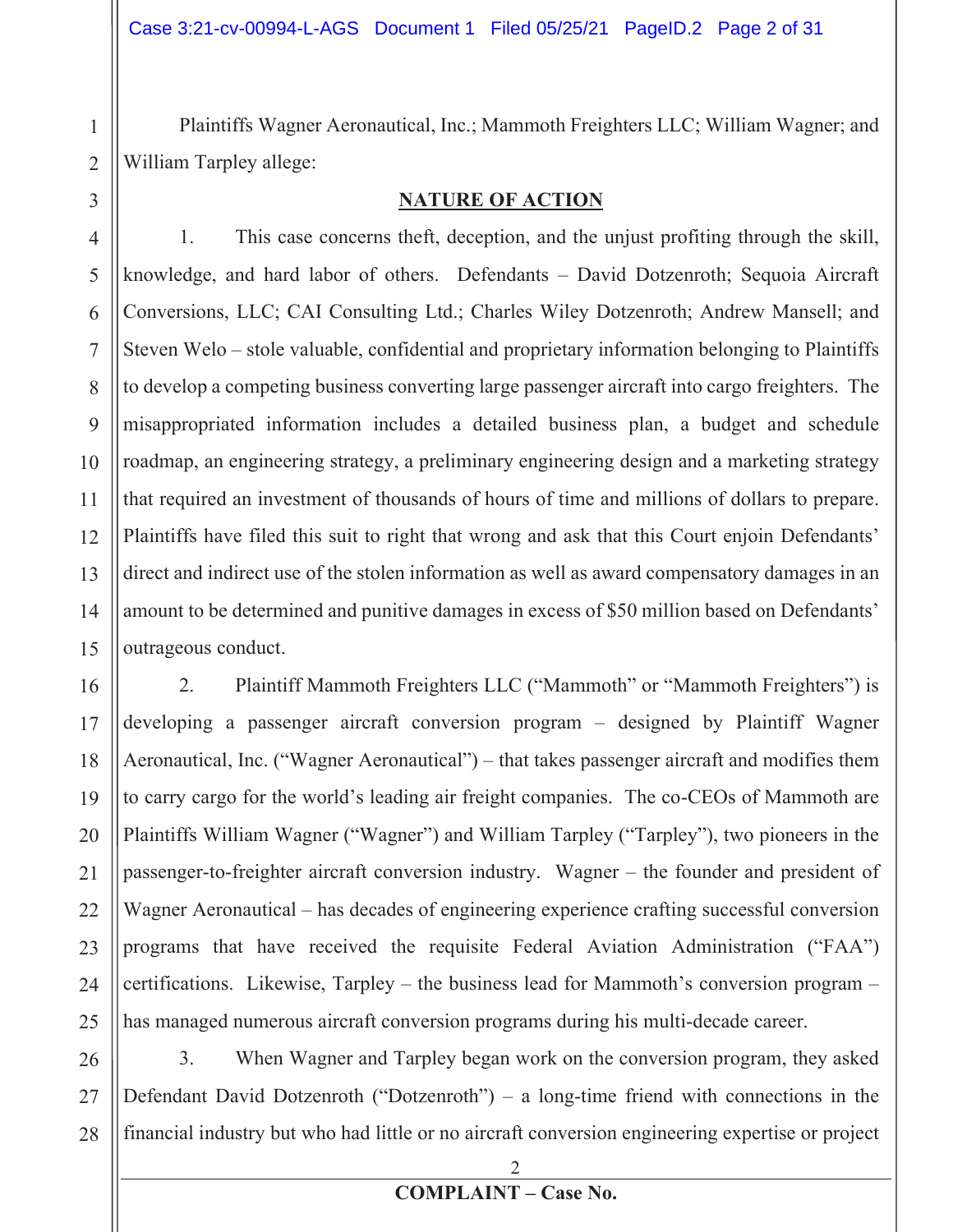1 2 3 4 5 management experience – if he would be interested in exploring the possibility of a collaboration whereby Wagner and Wagner Aeronautical would contribute the engineering expertise; Tarpley would contribute project management expertise and marketing expertise to attract potential clients; and Dotzenroth would secure investment capital to fund the development of the conversion program.

6 7 8 9 10 11 12 13 14 4. For nearly three years, Dotzenroth learned the most confidential, proprietary, and critical details and strategies that Wagner and Tarpley were formulating to make the conversion program a market leader and success. This included a business plan, a budget and schedule roadmap, an engineering strategy, and a marketing strategy. Wagner and Tarpley – not Dotzenroth – created these materials, in which they and the Wagner Aeronautical engineering team invested thousands of hours and millions of dollars. These materials were derived in part from more detailed engineering schematics and analyses prepared by Wagner and Wagner Aeronautical – again, without contribution from Dotzenroth, who is not an engineer and who lacked the technical know-how to develop a conversion program.

15 16 17 18 19 20 21 5. Wagner and Tarpley took steps to ensure that the business plan, budget and schedule roadmap, and other materials they prepared remained confidential. When they shared those documents and that information with Dotzenroth, they did so with the understanding – shared by Dotzenroth – that the information was proprietary and would remain confidential. Dotzenroth encouraged Tarpley to add a "copyright insignia" and a "proprietary" label to some of the documents. Dotzenroth also insisted on signed non-disclosure agreements ("NDAs") before disclosure of the materials to other third parties.

6. While Wagner and Tarpley produced a plan for a best-in-class conversion program, Dotzenroth failed to secure funding for the conversion program or contribute in any meaningful way to the conversion program itself.

25 26 27 7. Instead of formalizing their collaboration, the trio broke apart when Wagner and Tarpley refused – because of Dotzenroth's meager contributions – to grant Dotzenroth the sizeable ownership stake in the conversion program that he had demanded.

28

22

23

24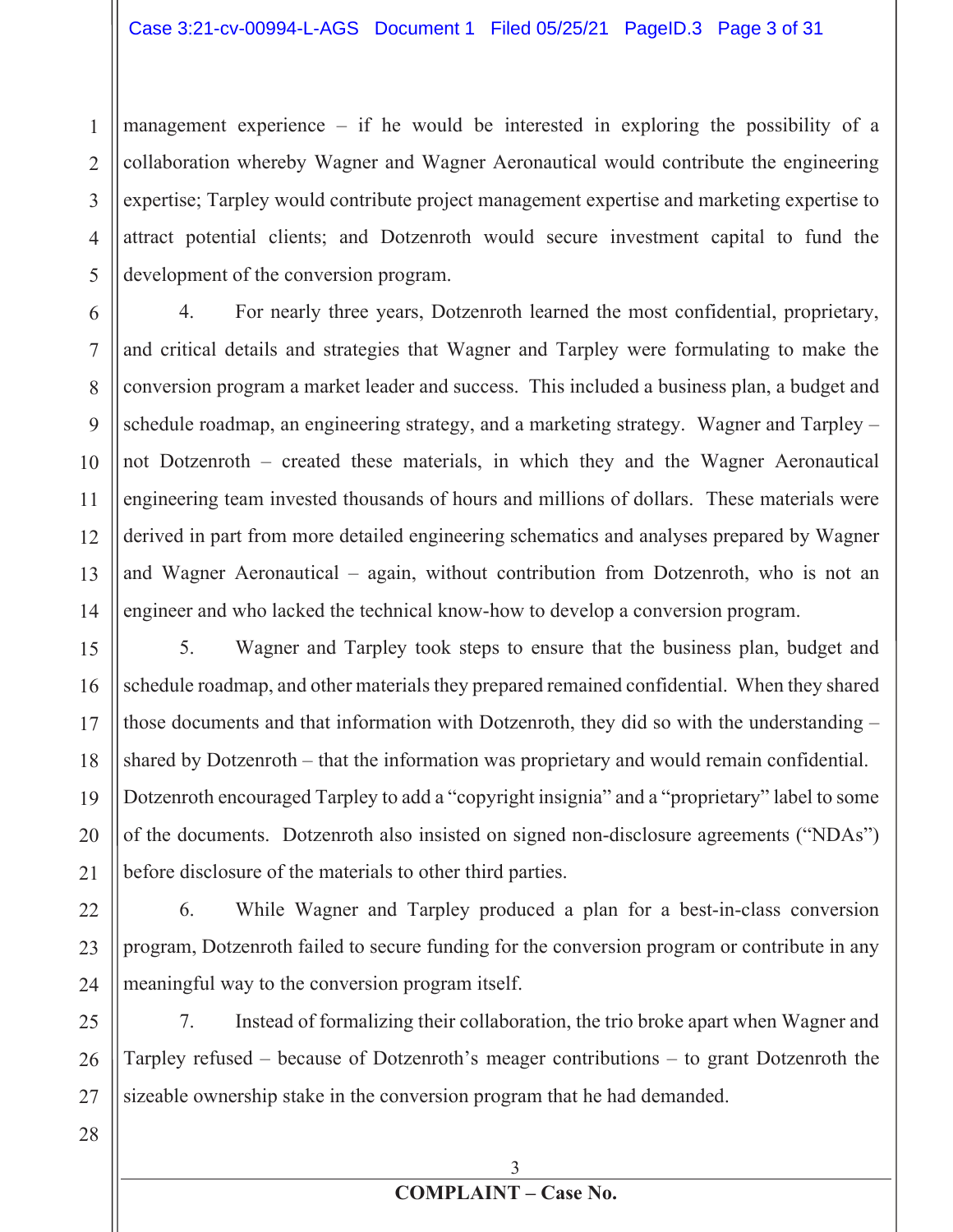3 4 6 7 8 8. Almost immediately, Dotzenroth began searching for new partners under the banner of his own entity, Sequoia Aircraft Conversions ("Sequoia"). Rather than approach new partners with his own program and business plan – which would have cost millions of dollars to develop, would have required engineering expertise and project management experience that Dotzenroth lacked, and would have taken several years to complete – Dotzenroth simply pitched to potential partners the confidential and proprietary roadmap and business plan developed by Wagner and Tarpley. One such partner was the National Institute for Aviation Research ("NIAR") at Wichita State University.

 $\mathbf Q$ 10 11 12 13 9. Notwithstanding his discussions with NIAR, Dotzenroth recognized the significance of Wagner's and Tarpley's expertise, given that Dotzenroth was using their intellectual property. In February 2020, Dotzenroth sought Tarpley's assistance with Sequoia's program. Tarpley refused. In March 2020, Dotzenroth met with Wagner to discuss the conversion program. Wagner also declined to join Dotzenroth's endeavor.

14 15 16 17 18 19 10. Dotzenroth moved forward without Wagner and Tarpley. On September 29, 2020, Sequoia and NIAR announced a partnership to develop their own conversion program – a conversion program rooted in Wagner's and Tarpley's own work that would compete directly with them. In a matter of months, with no known source of financing or research and development effort, Dotzenroth put together materials and a plan that took Wagner and Tarpley over a year to devise and an investment of more than \$1 million.

20 21 22 23 11. In launching Sequoia's competing conversion program, Dotzenroth enlisted Defendant Andrew Mansell ("Mansell") and Defendant Steven Welo ("Welo"). Mansell and Welo understood the value of Plaintiffs' conversion program because they also had access to Plaintiffs' confidential and proprietary information.

24

1

2

5

25 26 27 28 Less than a year later, Mansell travelled to California to meet with Wagner to discuss investment in a conversion program. Although Mansell and Welo must have known that Sequoia's conversion program was rooted in Wagner's and Tarpley's efforts, they nonetheless facilitated a funding deal between their investment firm, Split Rock Aviation LLC ("Split Rock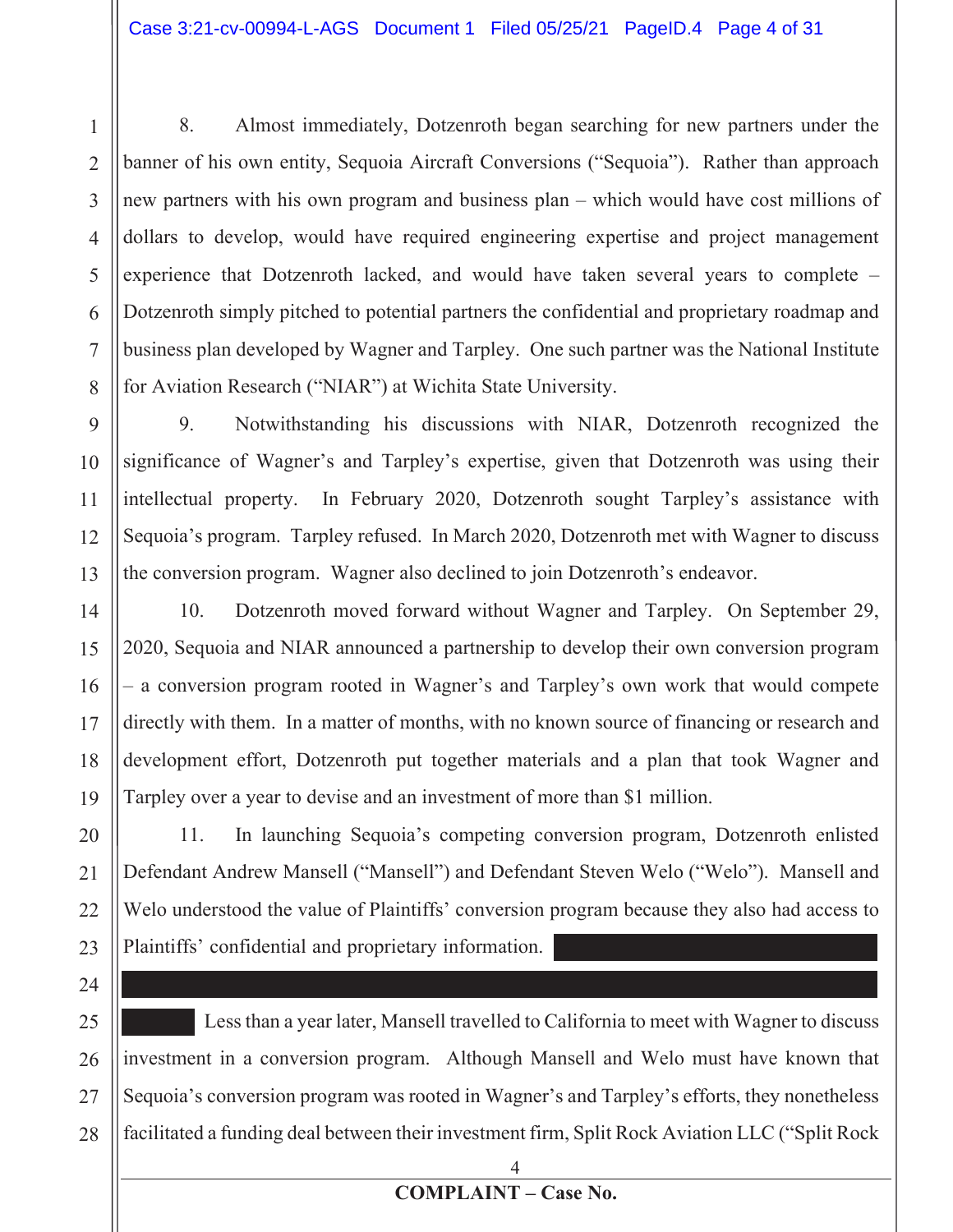Aviation"), and Sequoia. When Split Rock Aviation and Sequoia announced their deal on February 18, 2021, Wagner and Tarpley knew that Defendants had the investment needed to begin approaching potential customers and commercializing the conversion program that Wagner and Tarpley had worked so hard to create.

12. Defendants have repeatedly used Plaintiffs' proprietary intellectual property against them. Dotzenroth and Sequoia have competed against Plaintiffs for deals with potential business partners. And Dotzenroth and Sequoia have been approaching companies identified by Plaintiffs as potential customers for their conversion program, including some of the biggest names in air cargo. All the while, Dotzenroth and Sequoia are falsely representing that they own the intellectual property that comprises the conversion program and that Dotzenroth developed the program through his own expertise and knowledge.

12 13 14 15 16 13. Plaintiffs have suffered, are suffering, and will continue to suffer both damages and irreparable harm due to Defendants' wrongful conduct. Specifically, Defendants have benefitted from the valuable work they have stolen, wrongfully deprived Plaintiffs of their competitive edge, and harmed Plaintiffs' relationships in the conversion industry, including with potential customers.

17 18 19 20 14. This six-count Complaint alleges claims against Defendants for: misappropriation of trade secrets under the Defend Trade Secrets Act, misappropriation of trade secrets under the California Uniform Trade Secrets Act, false advertising under the Lanham Act, unfair competition, breach of fiduciary duty, and civil conspiracy.

#### **PARTIES**

22 23 24 25 26 27 15. Plaintiff Wagner Aeronautical is a California corporation with its principal place of business in Escondido, California. Wagner Aeronautical is an aerospace engineering company that was established in 1993 and specializes in developing aircraft conversion programs. For over 20 years, Wagner Aeronautical has been one of the key players in the aircraft conversion industry. Wagner Aeronautical has completed numerous successful conversion programs, all certified by the FAA. It handled the complete conversion for two of

28

21

1

2

3

4

5

6

7

8

9

10

11

# **COMPLAINT – Case No.**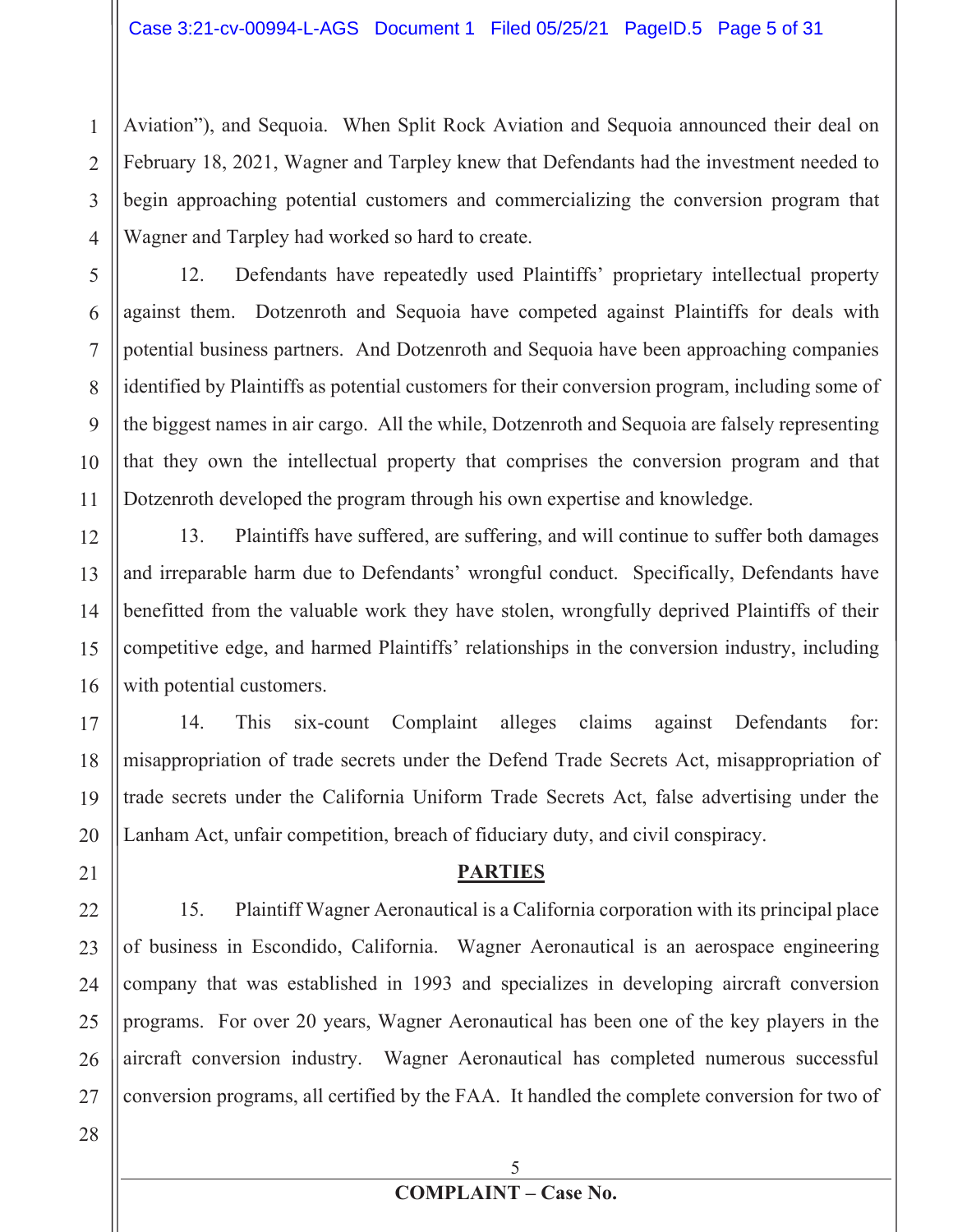the most successful and longest-running passenger jets in aviation history, and developed significant portions of the conversion programs for nearly a dozen other aircraft.

4 16. Plaintiff Mammoth Freighters is a Delaware limited liability company with its principal place of business in New York, New York. Mammoth is developing one of the leading passenger-to-freighter conversion programs. Mammoth is the present owner and/or licensee of the trade secrets and intellectual property at issue in this lawsuit.

7 8 9 10 17. Plaintiff William Wagner is a resident of California. He is the founder and president of Wagner Aeronautical and a co-CEO of Mammoth Freighters. Wagner is a pioneer of the aircraft conversion industry and is one of the foremost experts on aircraft conversions in the world. Wagner led the team that created the first FAA-approved conversion program for one popular airplane model. He is also a Designated Engineering Representative for the FAA, a certification that permits Wagner to make findings – for the FAA – that engineering data complies with the appropriate airworthiness standards. He developed his know-how and expertise for aircraft conversion through the creation of numerous conversion programs, including programs for some of the most commercially successful passenger aircraft.

18. Plaintiff William Tarpley is a resident of Florida. He is a co-CEO of Mammoth Freighters and is also the CEO of Creative Freighters LLC ("Creative Freighters"). Tarpley is the business lead for Mammoth's conversion program. He has been managing aircraft conversions for over 30 years. With a degree in aerospace engineering from the Georgia Institute of Technology, he worked for 20 years at Boeing as a design engineer and as a program manager for conversion programs. Before partnering with Wagner to develop Plaintiffs' conversion program, Tarpley had managed several conversion programs.

19. Defendant David Dotzenroth is a resident of Minnesota. Dotzenroth is the CEO of Sequoia Aircraft Conversions, LLC and the President and CEO of CAI Consulting Ltd. Dotzenroth is also the father of Defendant Charles Wiley Dotzenroth.<sup>1</sup>

26 27 20. Defendant Sequoia is a Delaware limited liability company. On information and belief, Sequoia's principal place of business is in Wichita, Kansas.

<sup>1</sup> As used above and below, "Dotzenroth" refers to Defendant David Dotzenroth.

28

1

2

3

5

6

**COMPLAINT – Case No.**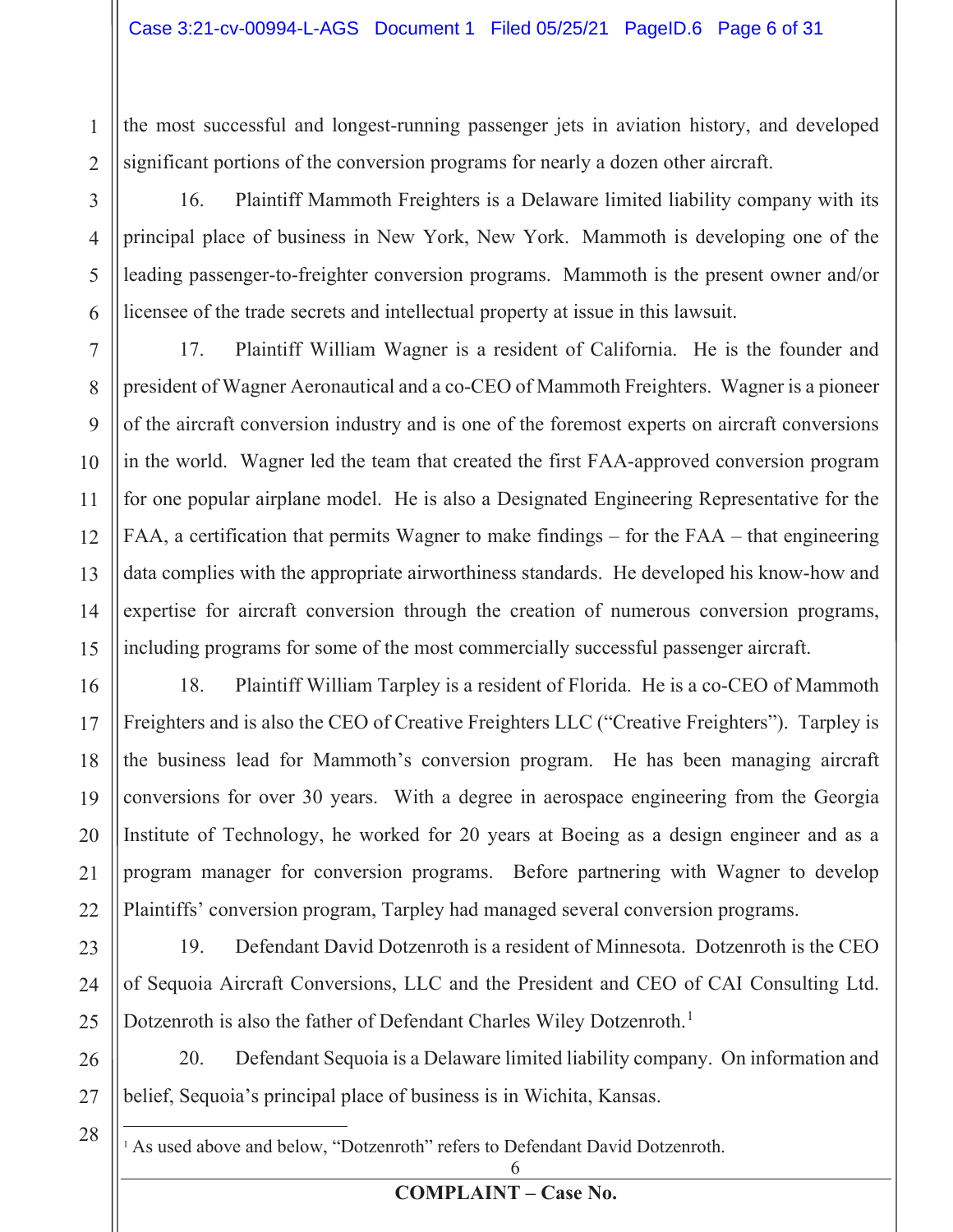1 2 3 21. Defendant CAI Consulting Ltd. ("CAI Consulting") is a Minnesota corporation. On information and belief, CAI Consulting's principal place of business is in Watertown, Minnesota.

4 5 6 22. On information and belief, Defendant Charles Wiley Dotzenroth, also known as Wiley Dotzenroth, is a resident of Minnesota. Wiley Dotzenroth is the son of Defendant David Dotzenroth.

7 8 9 23. Defendant Andrew Mansell is a resident of Wisconsin. Mansell is a partner at Split Rock Aviation. Before joining Split Rock Aviation, Mansell was the Executive Vice President and Chief Commercial Officer at Aviation Capital Group ("ACG").

24. On information and belief, Defendant Steven Welo is a resident of Minnesota. Welo is a partner at Split Rock Aviation.

#### **JURISDICTION AND VENUE**

10

11

12

13 14 15 16 17 25. The Court has subject matter jurisdiction under 28 U.S.C. §§1331 and 1367, the trade secrets laws of the United States (18 U.S.C. §§1836 and 1839), and the false advertising laws of the United States (15 U.S.C. §1125). This Court has supplemental jurisdiction over the asserted state law claims under 28 U.S.C. § 1367(a) because the federal and state law claims are so related that they form part of the same case or controversy.

18 19 20 21 22 23 24 25 26 27 28 26. This Court has personal jurisdiction over Defendants because they have purposefully availed themselves of the rights and benefits of the laws of this State and this District. Regarding the allegations in this Complaint, Defendants' one or more acts of misappropriation of trade secrets, false advertising, unfair competition, breach of fiduciary duty, and civil conspiracy were intentional, were expressly aimed at a company and individual in California (Wagner Aeronautical and Wagner), and caused harmed that Defendants knew would be suffered by Wagner Aeronautical and Wagner in California. Dotzenroth also met with Wagner and Tarpley in California to begin planning their development of Plaintiffs' conversion program. Throughout the relevant time, Dotzenroth and Wiley Dotzenroth were dealing directly with Wagner and Wagner Aeronautical in California, both for Dotzenroth's venture with Wagner and Tarpley and when Dotzenroth formed his own conversion program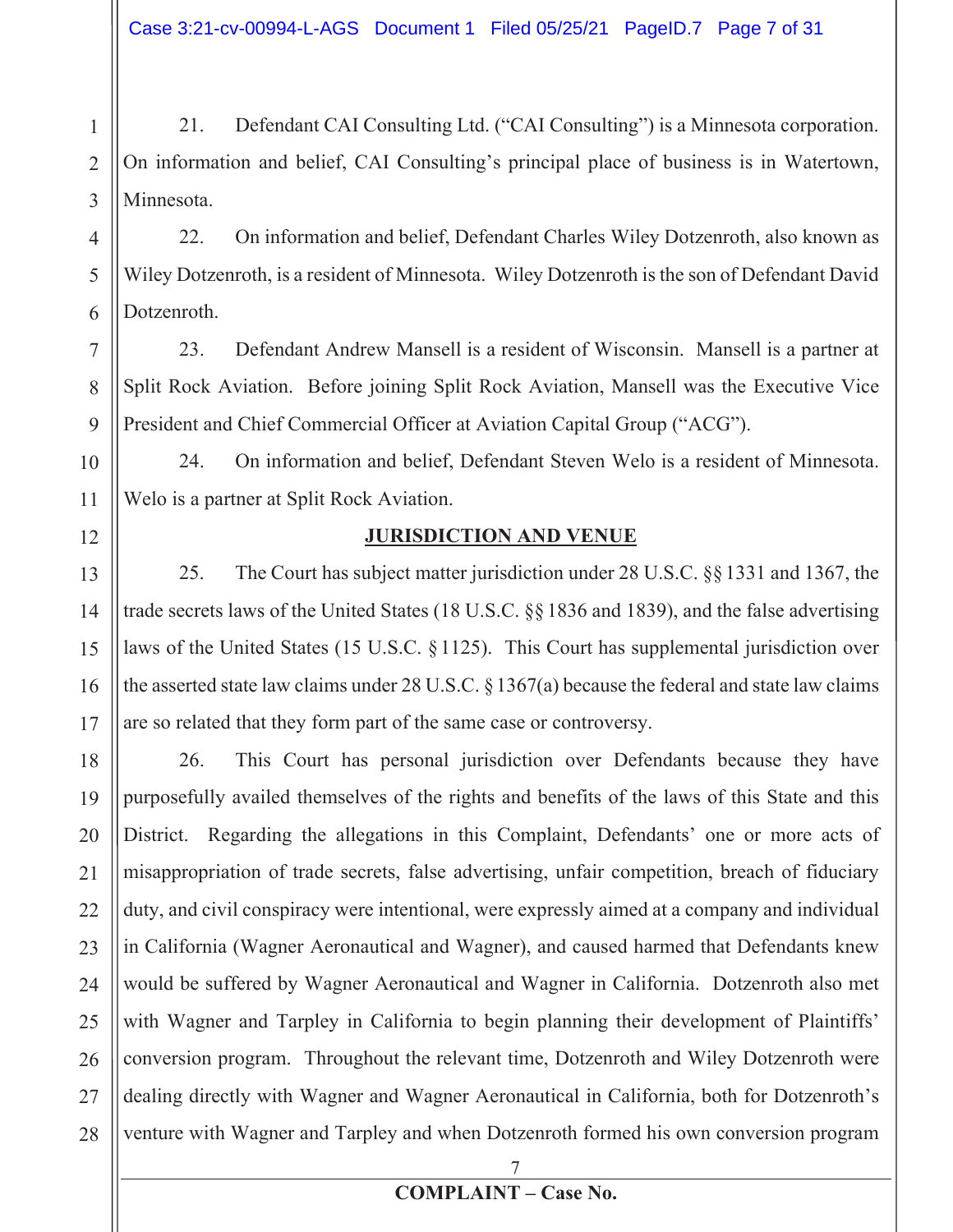with Sequoia. Mansell also travelled to California in 2020 to meet with Wagner about the conversion program.

3 4 5 6 7 8 9 27. Venue is proper in this District under 28 U.S.C. §1391(b) because a substantial part of the events giving rise to the claim occurred in this District, a substantial part of the property that is the subject of the action is situated in this District, and the Court has personal jurisdiction over Defendants in this District. Some of the critical interactions that are the subject of this Complaint involved Defendants dealing directly with Wagner Aeronautical and Wagner, who are both located in this District. Further, many of the misappropriated trade secrets were located at Wagner Aeronautical in Escondido, California.

### 10

11

1

2

#### **FACTUAL ALLEGATIONS**

### **I. The Passenger-to-Freighter Conversion Industry**

12 13 14 15 16 28. The passenger-to-freighter ("P2F") conversion industry converts commercial passenger aircraft into cargo freighters that can be used for shipping and carrying large loads by the world's leading air freight companies. The goal is to engineer modified aircraft that are as spacious, light, and efficient as possible through a detailed, complex process that is quick and cost-effective.

17 18 19 20 21 22 29. A P2F conversion demands extensive know-how and expertise. It requires identification of the specific aircraft model best suited for freighter conversion, creation of a methodology for converting the aircraft, calculation of the most efficient and cost-effective engineering strategy for the conversion, obtaining certification of the conversion from the FAA, and marketing the conversion to potential investors, partners, and customers. This collection of information and know-how is packaged into a "conversion program."

23 24 25 26 27 30. Aircraft conversion programs are regulated by the FAA and other international regulatory agencies. Each conversion program must receive a "supplemental type certificate" ("STC") from the FAA, which constitutes FAA approval to modify an aeronautical product from its original design. The STC standards are extremely rigorous and require meticulous planning.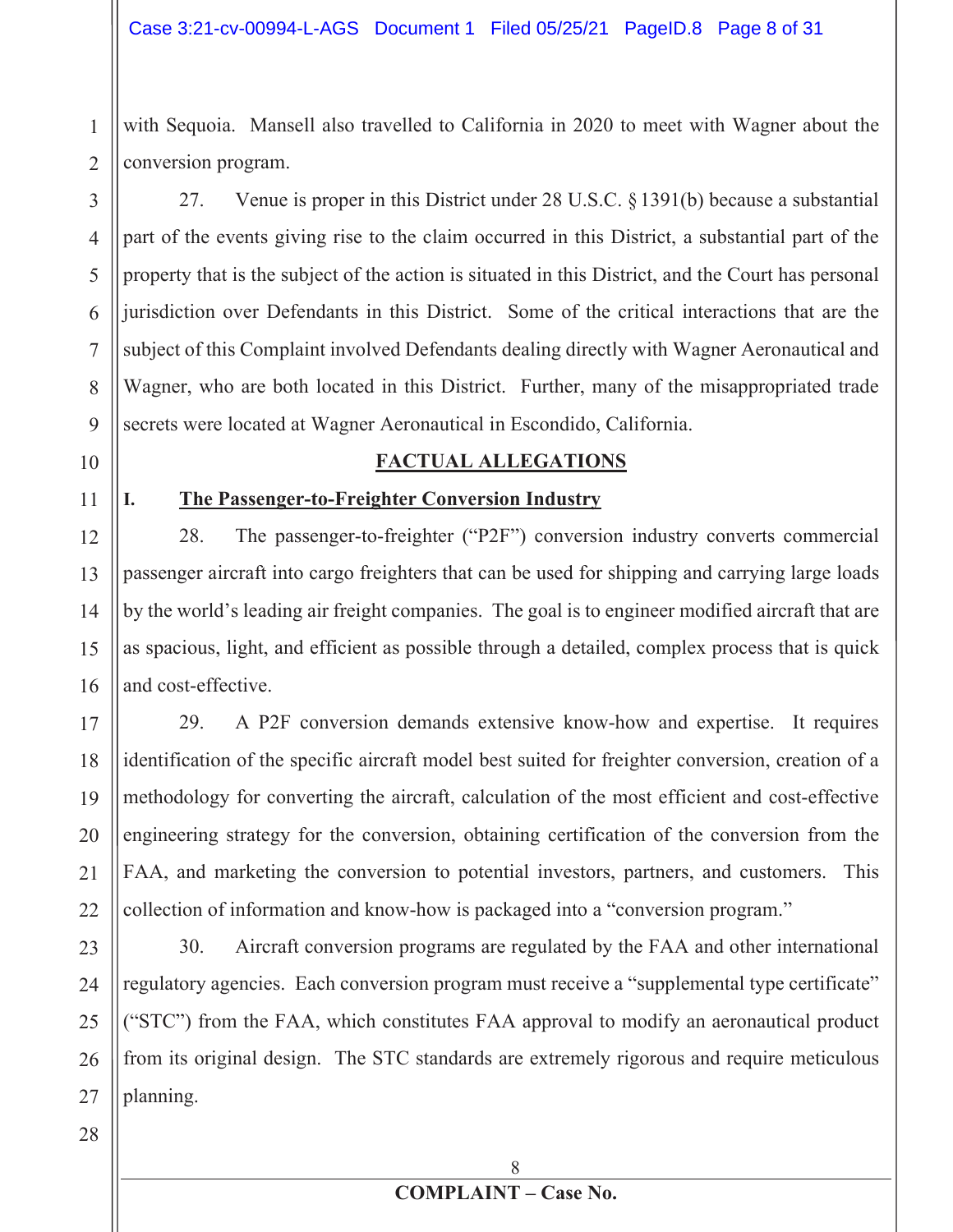1 2 3 4 5 6 7 8 9 10 11 12 13 14 31. Because of the nature and scope of the undertaking, development of an FAAcertified conversion program is labor- and capital-intensive. Conversion companies must spend over 100,000 engineering hours and invest tens of millions of dollars to develop a conversion program that will meet the FAA's requirements. A conversion program begins with years of intense planning to identify the engineering and design modifications necessary to achieve a freighter that maximizes payload and efficiency. Those modifications cover a "nose-to-tail" reconfiguration of the airplane – everything from modifying the placement of cargo doors and the structure of the floor beams to re-wiring the electrical and other systems. Development of a conversion program entails over 100,000 engineering hours, hundreds of analyses and reports, and hundreds of drawings and schematics. And because the purchase and conversion of a passenger aircraft requires an intensive capital investment, all costs and logistics must be precisely calculated upfront and reflected in the conversion program. Development of the conversion program thus requires extensive financial and cost-modeling expertise as well as deep project management experience.

# 15

16

#### **II. Plaintiffs' P2F Conversion Program**

### **A. The Genesis of Plaintiffs' Conversion Program**

17 18 19 32. Because P2F conversions are highly-specialized, the aircraft conversion industry has only a few key players with the know-how and expertise to develop and operate conversion programs. Wagner Aeronautical, Wagner, and Tarpley are among that handful of players.

20 21 22 23 24 25 33. In or around 2017 or 2018, Wagner, Tarpley, and Dotzenroth decided to start a conversion program for a specific model of jumbo jet (the "Jumbo Jet") made by one of the world's largest airplane manufacturers (the "Major Manufacturer"). The Jumbo Jet has been highly successful and popular with airlines for over 25 years. Wagner, Tarpley, and Dotzenroth met in southern California to discuss their plans. They emphasized the need to keep their business plan and engineering strategy confidential, and all agreed to do so.

26 27 28 34. Each person was to contribute something specific to the effort. Wagner, personally and through Wagner Aeronautical, would provide the engineering expertise for designing and developing the technical aspects of the Jumbo Jet conversion program, drawing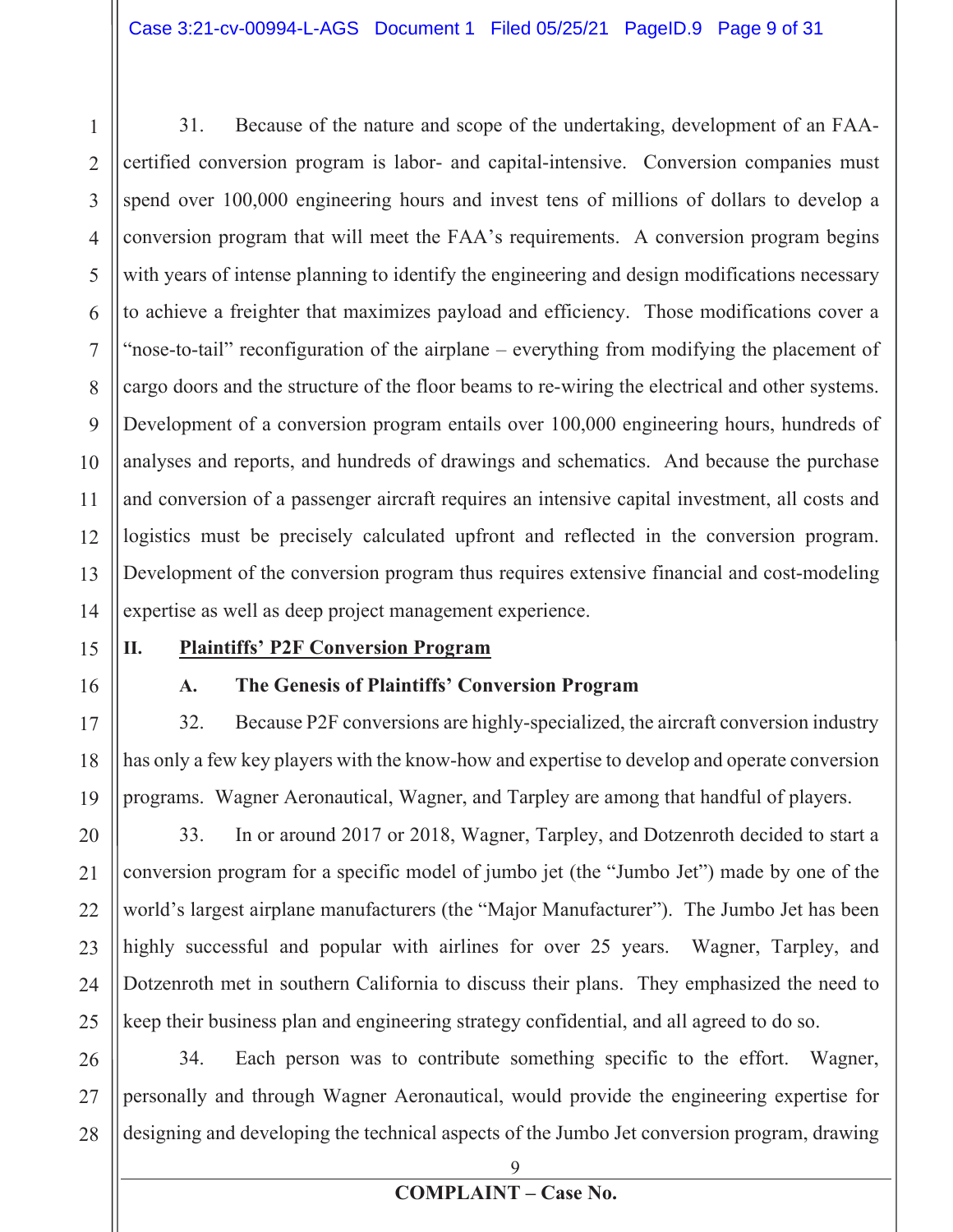1 2 3 4 5 6 7 8 9 on his vast knowledge of the FAA's STC requirements and his experience obtaining STCs for prior conversion programs. Tarpley would provide project management and financial expertise as well as marketing and customer relations. He was responsible for the financial and logistical aspects of the program. With their combined know-how and expertise, Tarpley and Wagner were confident that they could develop the logistical, engineering, and marketing strategy needed to attract investors, secure certification from the FAA, and sell converted aircraft to customers that include the world's leading air freight companies. Wagner had done this numerous times over the past 20 years and had a unique model to accomplish that objective efficiently and reliably.

10 12 13 35. Meanwhile, Dotzenroth – who lacked expertise and experience with conversion programs – was to secure funding and investment for the conversion program based on Wagner and Tarpley's business plan and experience. Dotzenroth acted individually, and through his company, CAI Consulting.

11

14

15

16

17

18

19

20

#### **B. Wagner Aeronautical, Wagner, and Tarpley Develop the Business Plan, the Engineering Strategy, and the Roadmap to Success**

36. Wagner, working through Wagner Aeronautical, and Tarpley set to work constructing, detail-by-detail, the foundational plans and strategy for the Jumbo Jet conversion program, including their official business plan as well as a budget and schedule roadmap.

37. The business plan was reflected in PowerPoint slide decks that described the conversion process, outlined a customized development schedule, and delineated a plan for achieving FAA certification. The business plan included specific engineering details about the Jumbo Jet conversion program, including the specific design features, costs, logistics, and planning that would be utilized. The plan also detailed the business case for the Jumbo Jet conversion program, including detailed material costs and labor estimates to convert the aircraft. It detailed the business and marketing strategy and included a plan for contacting potential investors and customers. It described both the financial and functional benefits of the Jumbo Jet conversion program that Wagner Aeronautical, Wagner, and Tarpley had developed, highlighting unique aspects of their design that provided competitive advantages

10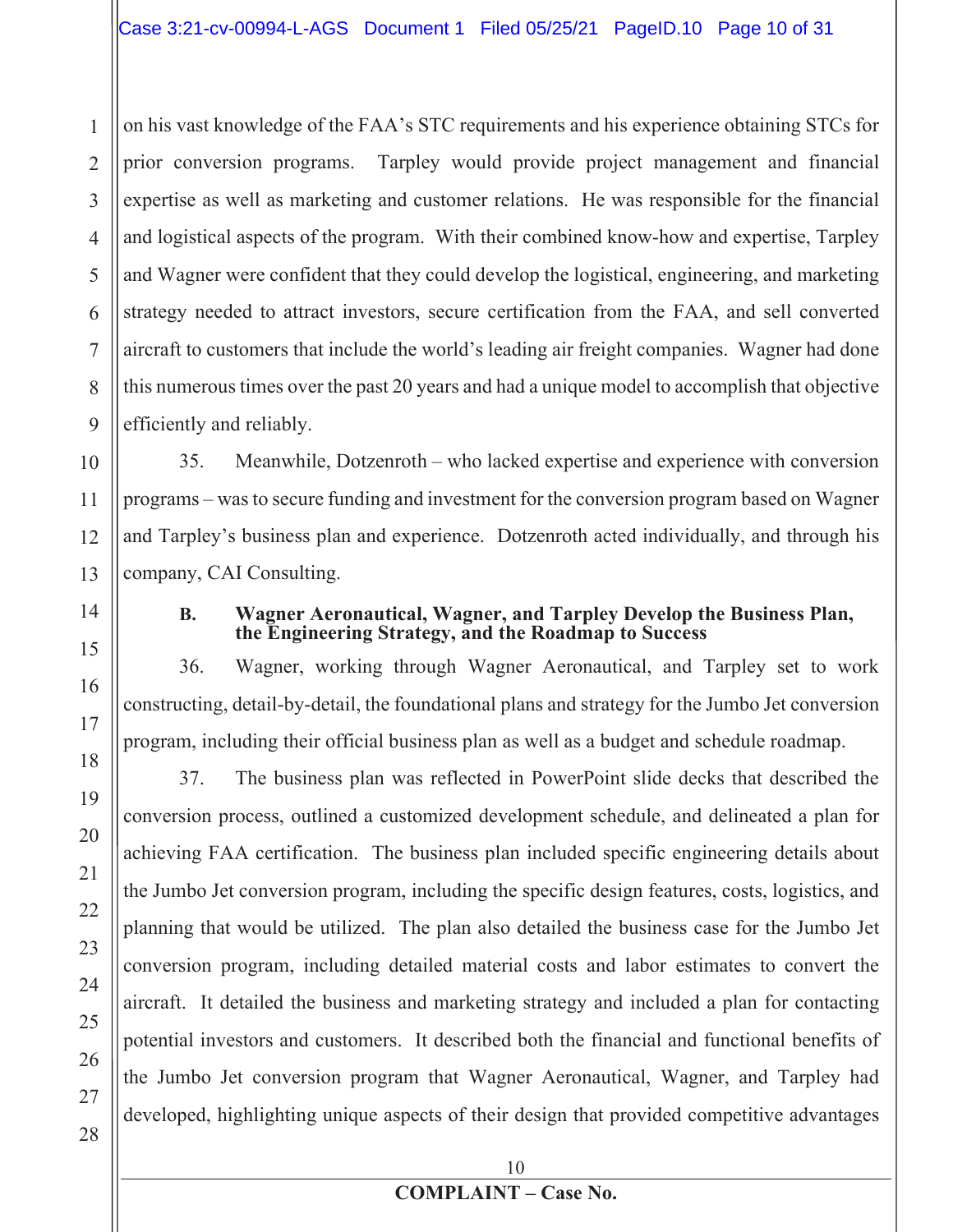over other conversion programs. The business plan had multiple iterations, and Wagner and Tarpley customized the plan for meetings with different potential investors or customers.

1

2

3

4

5

6

7

8

9

10

11

38. The budget and schedule roadmap – at that time, a 15-tab Microsoft Excel spreadsheet – provided a more comprehensive version of the data in the PowerPoints. The roadmap details the building blocks for the conversion program, including revenue projections, month-by-month cost estimates, development costs, schedule estimates, the rate of return, program input financing, and staffing inputs. To generate the data in the roadmap (which was ultimately used in the business plan, too), Wagner Aeronautical completed the preliminary design work for the Jumbo Jet conversion, including a specification, drawing tree, main deck cargo pallet layout, a weight analysis, and other analyses and feasibility studies. This information is confidential, proprietary and highly valuable.

12 13 14 15 16 17 18 19 39. The costs and resources required to create the business plan and roadmap were enormous. Even with over 50 years of combined experience in the conversion industry, Wagner and Tarpley still needed over a year to create the business plan and budget and schedule roadmap for the Jumbo Jet program. Creation of the PowerPoint slide deck and 15 tab Excel spreadsheet required tens of thousands of engineering hours and millions of dollars, which included work by the engineering team at Wagner Aeronautical. Without the advantage of Wagner's and Tarpley's know-how and expertise with previous conversion programs, the costs for compiling this information would have been far greater.

20 21 22 23 24 25 26 27 28 40. Dotzenroth had access to the proprietary information created by Wagner Aeronautical, Wagner, and Tarpley. Dotzenroth received emails containing drafts of the business plan, information used for the roadmap, and other important documents and communications related to the business strategy, engineering strategy, and marketing strategy for the conversion program. Dotzenroth also had access to shared folders, including Tarpley's cloud storage folder, that contained copies of those documents and that information. In addition to sharing the business plan and roadmap with Dotzenroth, Wagner and Tarpley also discussed other strategies for the conversion program, including how they intended to approach, and negotiate with specific investors and customers. Dotzenroth never had a license

#### **COMPLAINT – Case No.**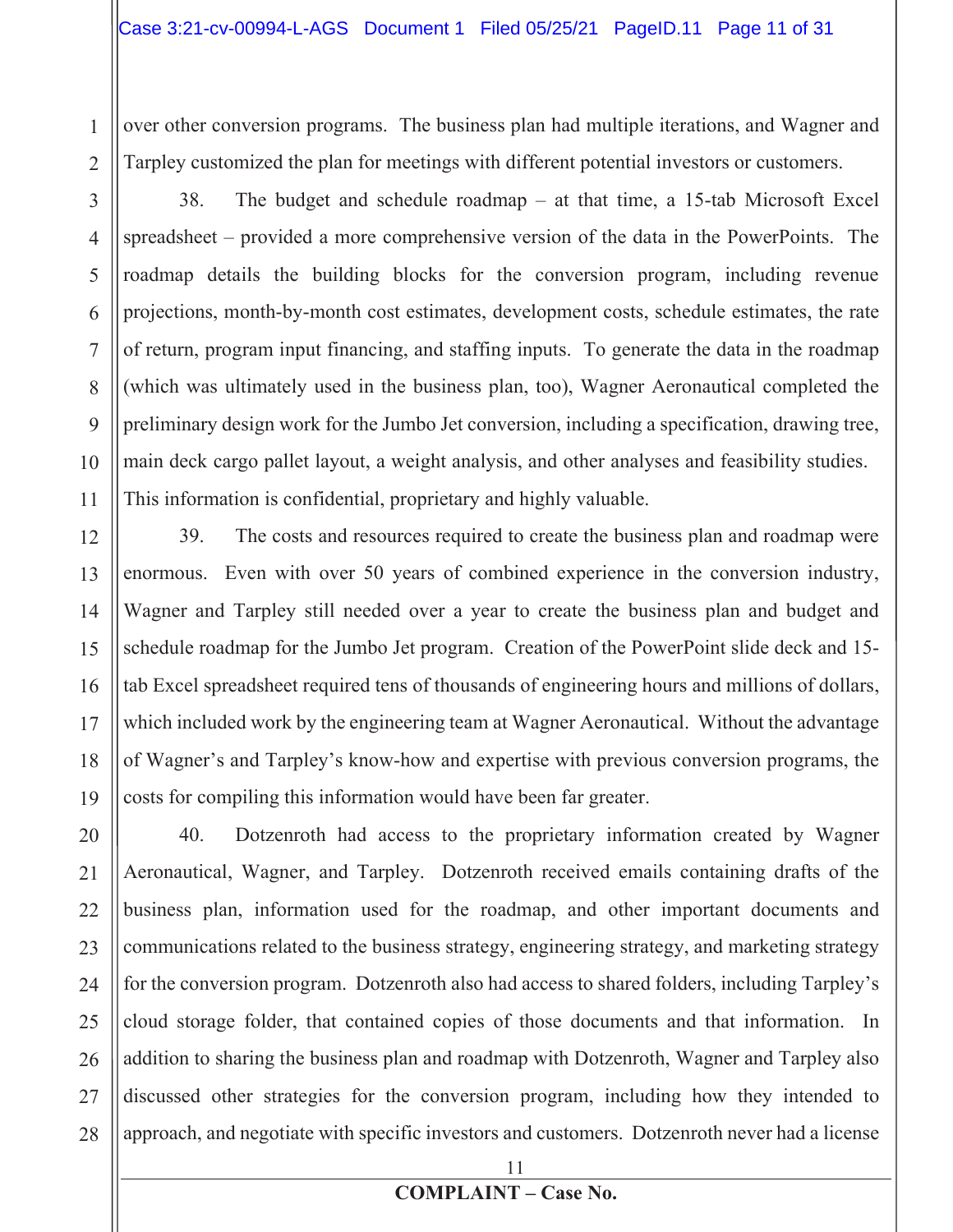or permission to use any of that proprietary information outside of his work with Wagner Aeronautical, Wagner, and Tarpley.

41. Although Dotzenroth had access to the documents, his contributions to the development of the business plan, the budget and schedule roadmap, and the conversion program were minimal. Dotzenroth lacked any engineering and technical expertise and was not capable of contributing meaningfully on that front. Dotzenroth tried to offer comments on the PowerPoint slide deck and spreadsheets but did so with obsolete versions rather than the most current drafts that Tarpley and Wagner were editing, revising, and updating.

1

#### **C. Wagner Aeronautical, Wagner, and Tarpley Take Numerous Steps To Protect Their Valuable Proprietary Information**

42. The confidential and proprietary information reflected in Plaintiffs' business plan and roadmap is absolutely critical to a successful conversion program – and, for that reason, highly valuable. Those documents prove the commercial viability of the program, pave the way toward FAA certification, and convince investors, commercial partners, and customers that the conversion program is viable. Because conversion programs are extremely capital-intensive and time-intensive, investors, partners, and customers will only commit to provide funding or to purchase aircraft if they are convinced of the economic and engineering feasibility of the program. In that way, the tens of millions of dollars of investment needed to operate a conversion program depends directly on the ability to demonstrate the viability of a program through a business plan and the budgeting and scheduling information contained in the roadmap. Developing the business plan and the budget and schedule roadmap thus permit a particular conversion program to compete with other programs for investment and business and provide a competitive advantage.

43. Given the extraordinary value of their confidential and proprietary information, Wagner Aeronautical, Wagner, and Tarpley implemented numerous confidentiality protocols. For the information developed at Wagner Aeronautical, Wagner required his employees to sign NDAs as a condition of their employment. Wagner Aeronautical computers were locked, such that external devices could not be attached to prevent the unauthorized download of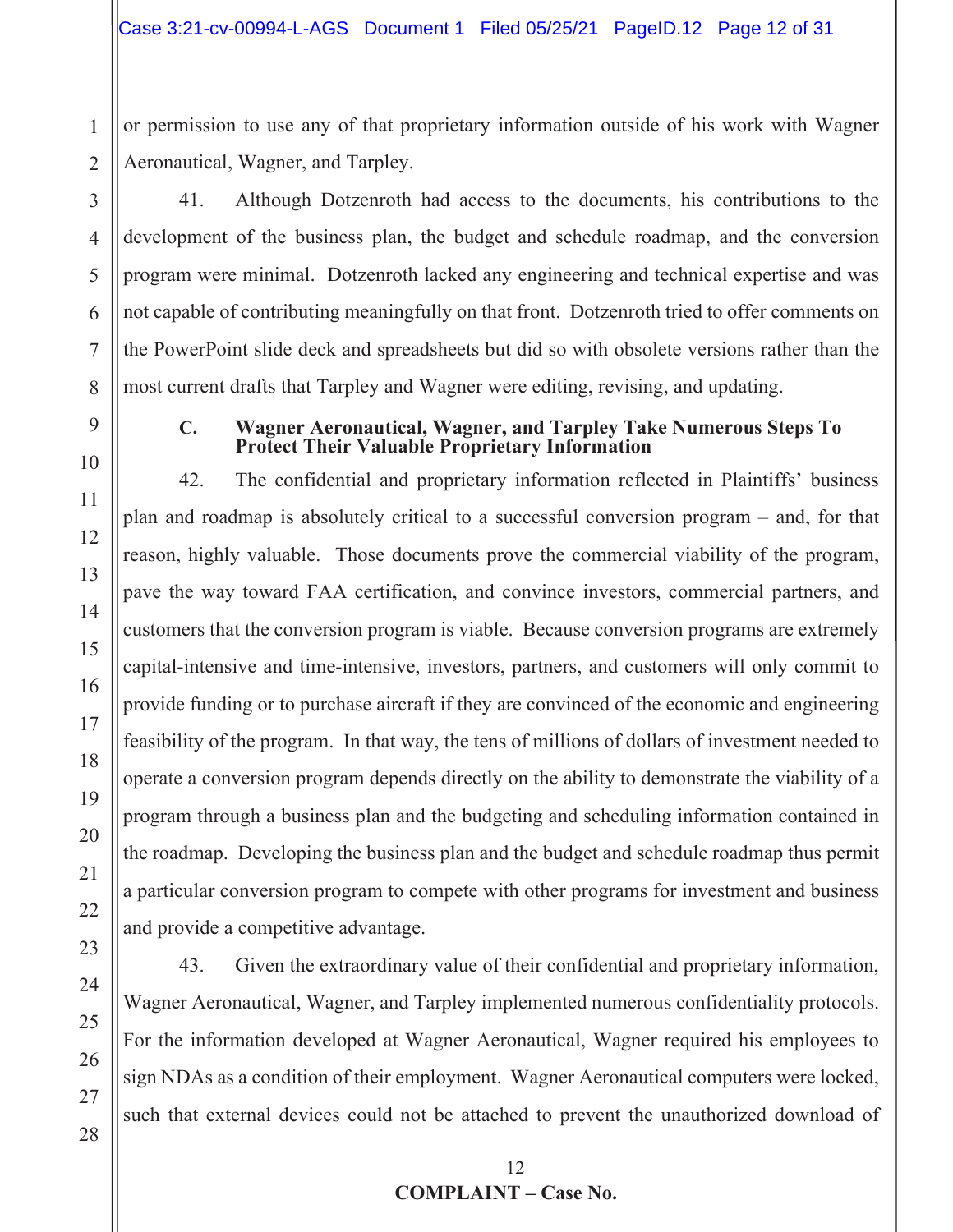1 2 3 information. Wagner Aeronautical's information technology personnel also monitor the transfer of information on the company's computer system to ensure that information is used properly.

4 5 6 7 8 9 44. Wagner and Tarpley also took individual actions to ensure that the business plan, budget and schedule roadmap, and underlying data and work-product remained confidential. Those actions included placing "PROPRIETARY" legends on the materials and only sharing those materials with third parties on a need-to-know basis. The budget and schedule roadmap, in particular, was closely held and was not shared with anyone other than Wagner Aeronautical, Wagner, Tarpley, Dotzenroth, and individuals working on their behalf.

10 11 12 13 14 15 16 17 18 19 45. Potential investors, partners, and customers were routinely required to sign NDAs before receiving access to any of the proprietary and confidential information about the Jumbo Jet conversion program, including the business plan. The NDAs prohibited the signatories from disclosing or using "Confidential Information," and broadly defined that term to include "know-how, methods, ideas, creations, improvements, works of authorship, materials, processes, inventions, techniques, data, programs, prototypes, source code, tools, patentable materials, trade secrets, sales information, business and marketing plans and strategies, financial information and cost and pricing information." The NDAs further provided that the disclosing parties "would be irreparably damaged and may have no adequate remedy at law" for any unauthorized disclosure.

20 21 22 23 24 25 26 27 46. Wagner, Tarpley, and Dotzenroth all understood that the Jumbo Jet conversion program work-product – particularly, the business plan and budget and schedule roadmap – were proprietary and confidential information that could not be disclosed outside their group without adequate protections. Indeed, Dotzenroth was one of the most vocal advocates for these protective measures. He repeatedly emphasized to Wagner and Tarpley the need for NDAs before meetings with potential investors and other third parties. And, in one text message that Dotzenroth sent to Tarpley, he encouraged Tarpley to "put a copyright insignia on the bottom" of certain charts "as well as proprietary." Thus, Dotzenroth knew and

28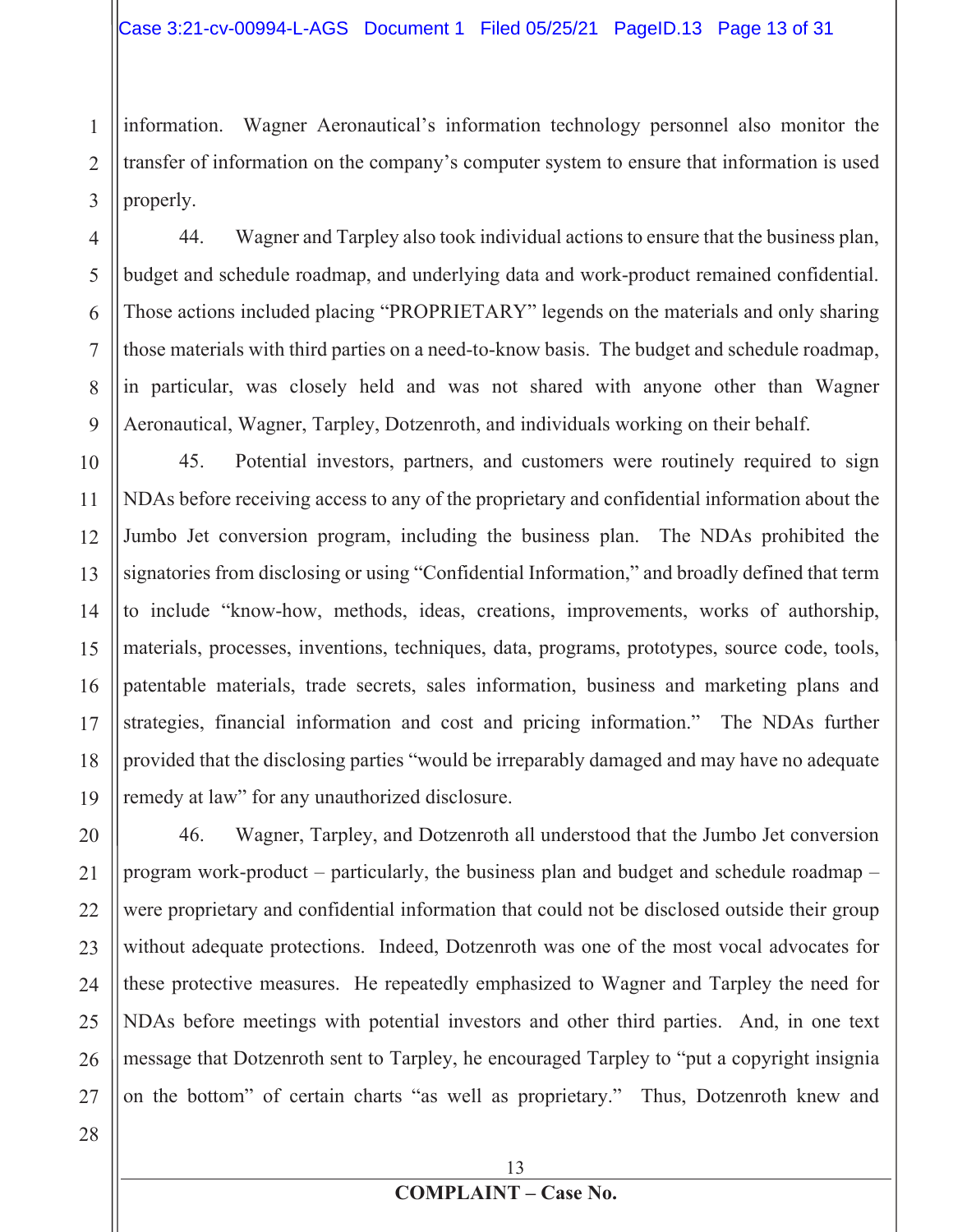understood that the Jumbo Jet conversion program work-product was proprietary and confidential.

1

2

3

4

5

6

7

11

#### **D. Wagner and Tarpley Part Ways with Dotzenroth**

47. With the business plan and budget and schedule roadmap largely complete, Wagner, Tarpley, and Dotzenroth turned their attention to identifying potential sources of funding for the conversion program. Securing funding for the contemplated conversion program was Dotzenroth's responsibility and his anticipated contribution to the collaboration.

8 9 10 12 48. Beginning in late 2018, Wagner, Tarpley, and Dotzenroth began meeting with potential investors and customers. As explained above, participants in such meetings signed NDAs. The business plan slide decks, which were shared with meeting participants, also had a "PROPRIETARY" legend. Dotzenroth, in particular, insisted on such protective measures, and he personally signed these NDAs.

13 14 15 16 49. Despite several meetings with investors, by the middle of 2019, Dotzenroth had been unsuccessful in securing funding for the Jumbo Jet conversion program. But by May 2019, Tarpley, Wagner, and Dotzenroth were in discussions with another investment firm about investment in the conversion program.

17 18 19 20 21 22 50. As those discussions progressed, Wagner, Tarpley, and Dotzenroth considered ways to formalize their relationship. Up to that point, the three had collaborated in their individual capacities or through the companies that each man owned. In May 2019, Tarpley sent to Dotzenroth and Wagner a draft LLC agreement for a company that would be owned by Tarpley, Wagner, and Dotzenroth to carry out their conversion program through a whollyowned subsidiary.

23 24 25 26 27 51. Tarpley, however, struggled to find a role for Dotzenroth that would justify the one-third ownership interest in the LLC that Dotzenroth had requested. Because Dotzenroth lacked P2F conversion experience and expertise, there were few roles he could fill. And, when Tarpley would suggest certain roles for Dotzenroth, Dotzenroth would express hesitancy or reluctance to accept the full scope of responsibilities that Tarpley had proposed.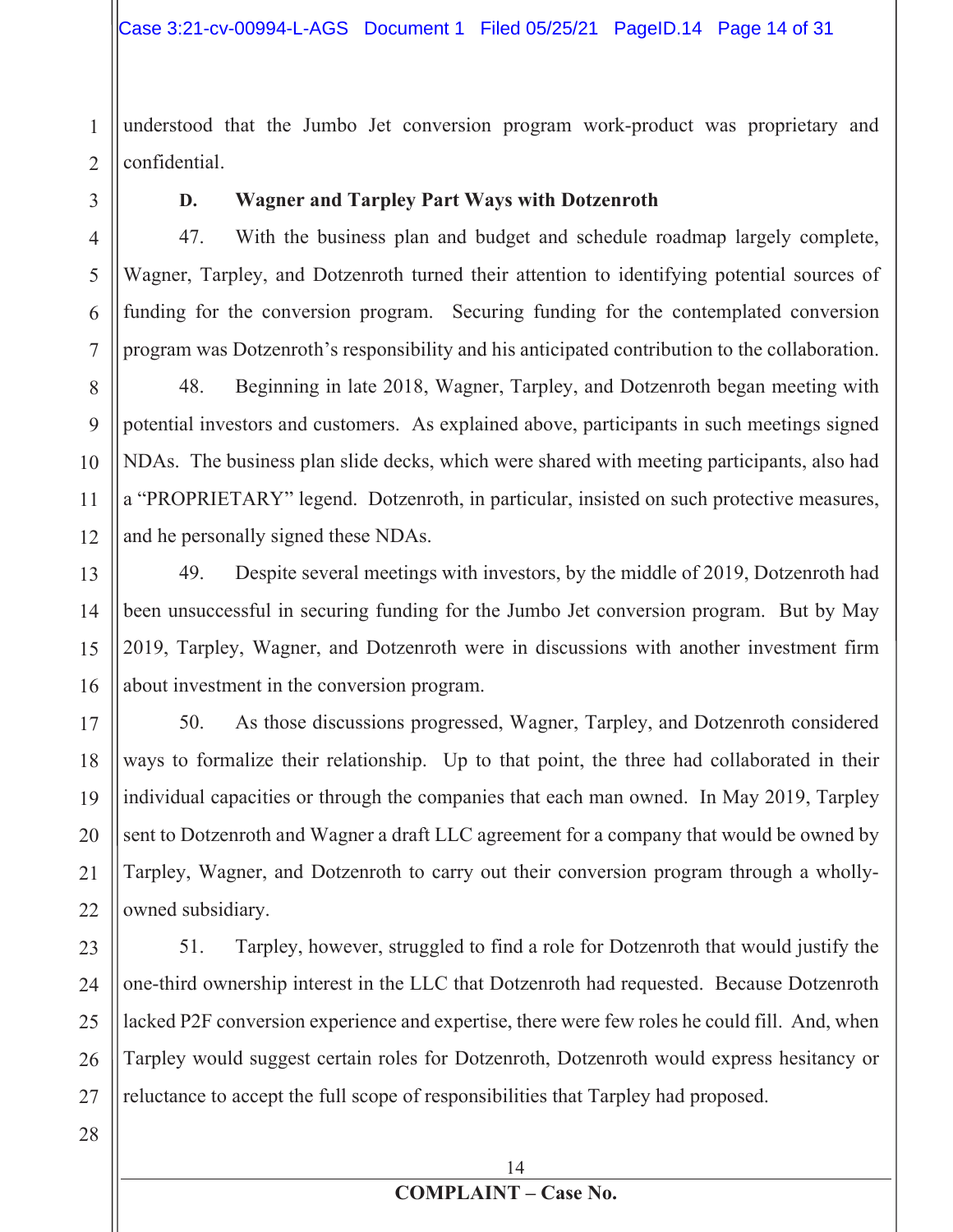|                | Case 3:21-cv-00994-L-AGS Document 1 Filed 05/25/21 PageID.15 Page 15 of 31                           |  |  |
|----------------|------------------------------------------------------------------------------------------------------|--|--|
| 1              | 52.                                                                                                  |  |  |
| $\overline{2}$ | Mansell had recently left his job at Aviation Capital                                                |  |  |
| 3              | Group, an aircraft leasing company, but had not yet joined Split Rock Aviation. Welo signed          |  |  |
| $\overline{4}$ | the standard NDA                                                                                     |  |  |
| 5              |                                                                                                      |  |  |
| 6              |                                                                                                      |  |  |
| 7              |                                                                                                      |  |  |
| 8              | After the meeting, Dotzenroth hosted dinner at his home for Tarpley, Mansell,<br>53.                 |  |  |
| 9              | and Welo. After Welo left, Tarpley remained to visit with Dotzenroth and Dotzenroth's wife.          |  |  |
| 10             | Dotzenroth and his wife questioned Tarpley about the ownership stake that Dotzenroth would           |  |  |
| 11             | be given in the conversion program. They demanded a full one-third of the ownership, even            |  |  |
| 12             | though Dotzenroth was unwilling to accept significant responsibility and had made only minor         |  |  |
| 13             | contributions $-$ if any, at all $-$ to the development of the business plan and budget and schedule |  |  |
| 14             | roadmap.                                                                                             |  |  |
| 15             | 54.                                                                                                  |  |  |
| 16             |                                                                                                      |  |  |
| 17             |                                                                                                      |  |  |
| 18             |                                                                                                      |  |  |
| 19             |                                                                                                      |  |  |
| 20             | Following Dotzenroth's questioning of Tarpley about Dotzenroth's desired<br>55.                      |  |  |
| 21             | ownership interest in the conversion program, and Dotzenroth's failure – yet again – to secure       |  |  |
| 22             | funding, Wagner and Tarpley caucused to discuss Dotzenroth's value-add to the conversion             |  |  |
| 23             | They both recognized that Dotzenroth's contributions $-$ if any $-$ were small<br>program.           |  |  |
| 24             | compared to his requested stake. Given Dotzenroth's inability and unwillingness to contribute        |  |  |
| 25             | meaningfully to their conversion program, Wagner and Tarpley decided to part ways with him.          |  |  |
| 26             | In June 2019, Wagner, Tarpley, and Dotzenroth attended a previously scheduled meeting with           |  |  |
| 27             | another investment firm. But, following that meeting, Wagner and Tarpley no longer included          |  |  |
| 28             | Dotzenroth on communications about their conversion program.                                         |  |  |
|                | 15                                                                                                   |  |  |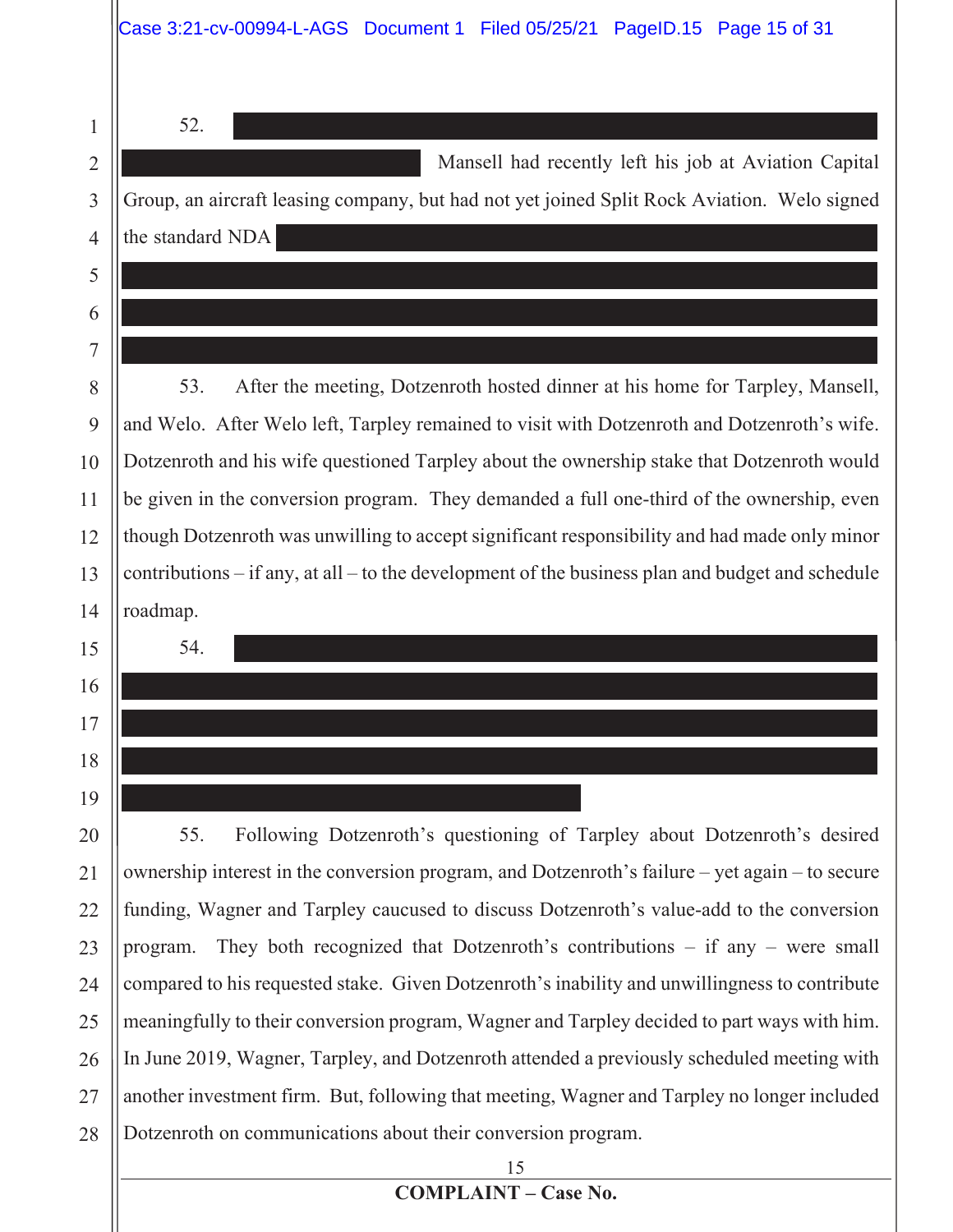# 1

2

3

### **III. Defendants' Scheme To Steal Plaintiffs' Proprietary Information, Competitive Edge, and Customers**

56. After failing to receive the one-third stake in the conversion program that he desired, Dotzenroth set to work pursuing his own Jumbo Jet conversion program. Recognizing that he lacked the technical expertise and means to establish such a program himself, Dotzenroth instead stole the extensive work-product of Wagner and Tarpley, borne of their experience, know-how, and ingenuity as well as thousands of hours of work by them and the Wagner Aeronautical engineering team. Dotzenroth ultimately devised and executed a scheme to use Tarpley's and Wagner's proprietary information for his own advantage and benefit.

57. In November 2019, Dotzenroth organized a meeting with NIAR in Kansas to give a presentation about a "new project" that he was working on with his son, Wiley Dotzenroth. Wiley Dotzenroth, at that time, was a 24-year-old recent college graduate. He did not have the experience, expertise, and know-how of Wagner and Tarpley. Interested in harnessing Wagner's expertise in P2F conversions, and in piggy-backing on the credibility and reputation of Wagner Aeronautical, Dotzenroth invited Wagner to the meeting in Kansas. The meeting attendees included executives from NIAR and several Kansas state officials. David Jones, the Director of NIAR's Engineering Design and Modification Team, was one of the meeting attendees.

58. When the time arrived for the meeting, however, Dotzenroth told Wagner that Wagner was not invited to the business presentation; Dotzenroth had arranged for Wagner to tour NIAR's facilities instead. On information and belief, Dotzenroth and Wiley Dotzenroth falsely represented that they had developed their own conversion program when, in reality, they were simply presenting the conversion program that Wagner and Tarpley had developed. Following the meeting (and after Wagner's tour of NIAR), Jones approached Wagner. Jones suggested to Wagner that Dotzenroth lacked the know-how and expertise to create a Jumbo Jet conversion program.

28 59. A few months later, in or around February 2020, Dotzenroth attempted to enlist Tarpley's assistance for Dotzenroth's conversion program. Dotzenroth contacted Tarpley, saying that he was very excited to share information about a big, new project that Dotzenroth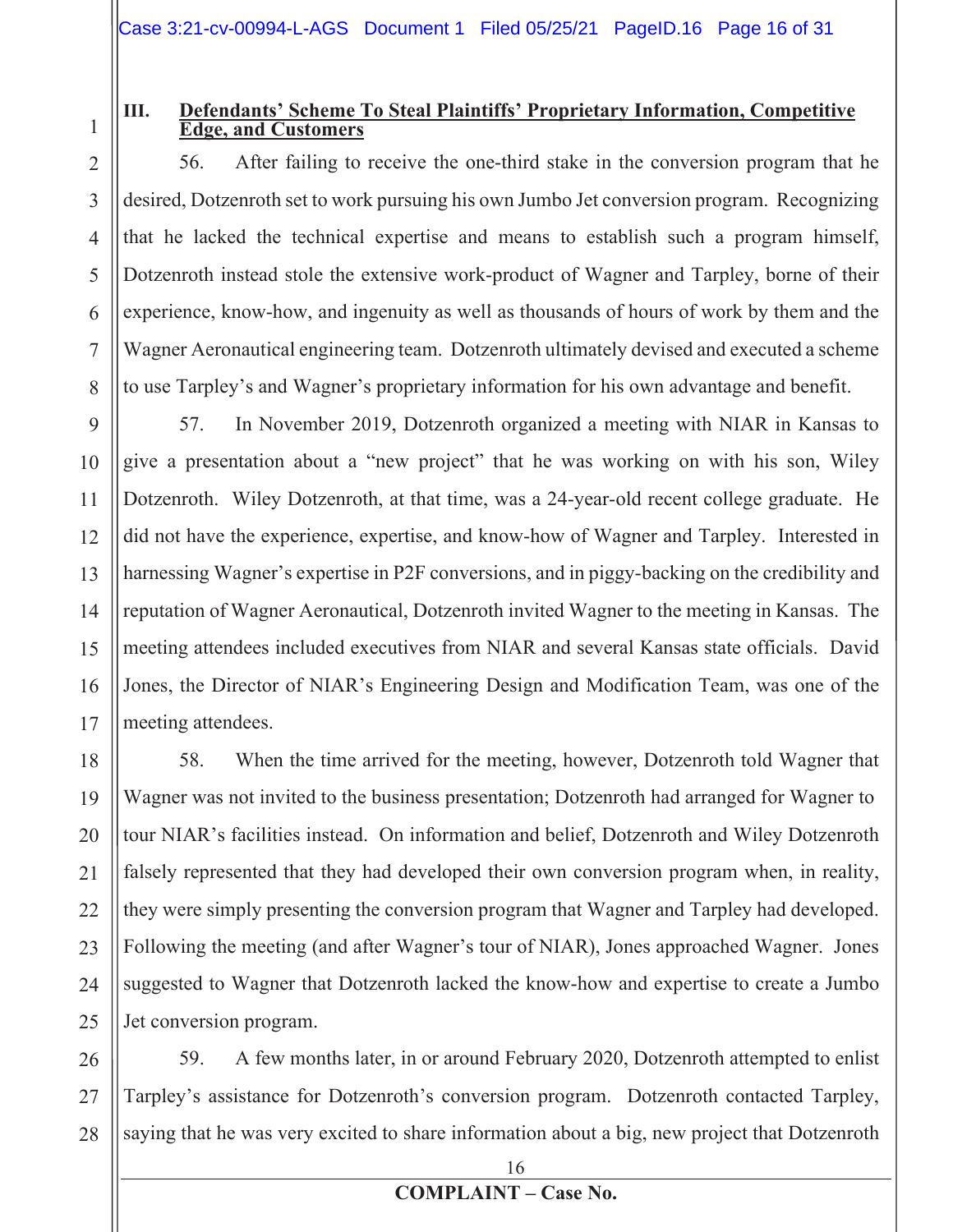#### Case 3:21-cv-00994-L-AGS Document 1 Filed 05/25/21 PageID.17 Page 17 of 31

was working on through his new company, Sequoia Aircraft Conversions. Dotzenroth insisted that Tarpley sign an NDA.

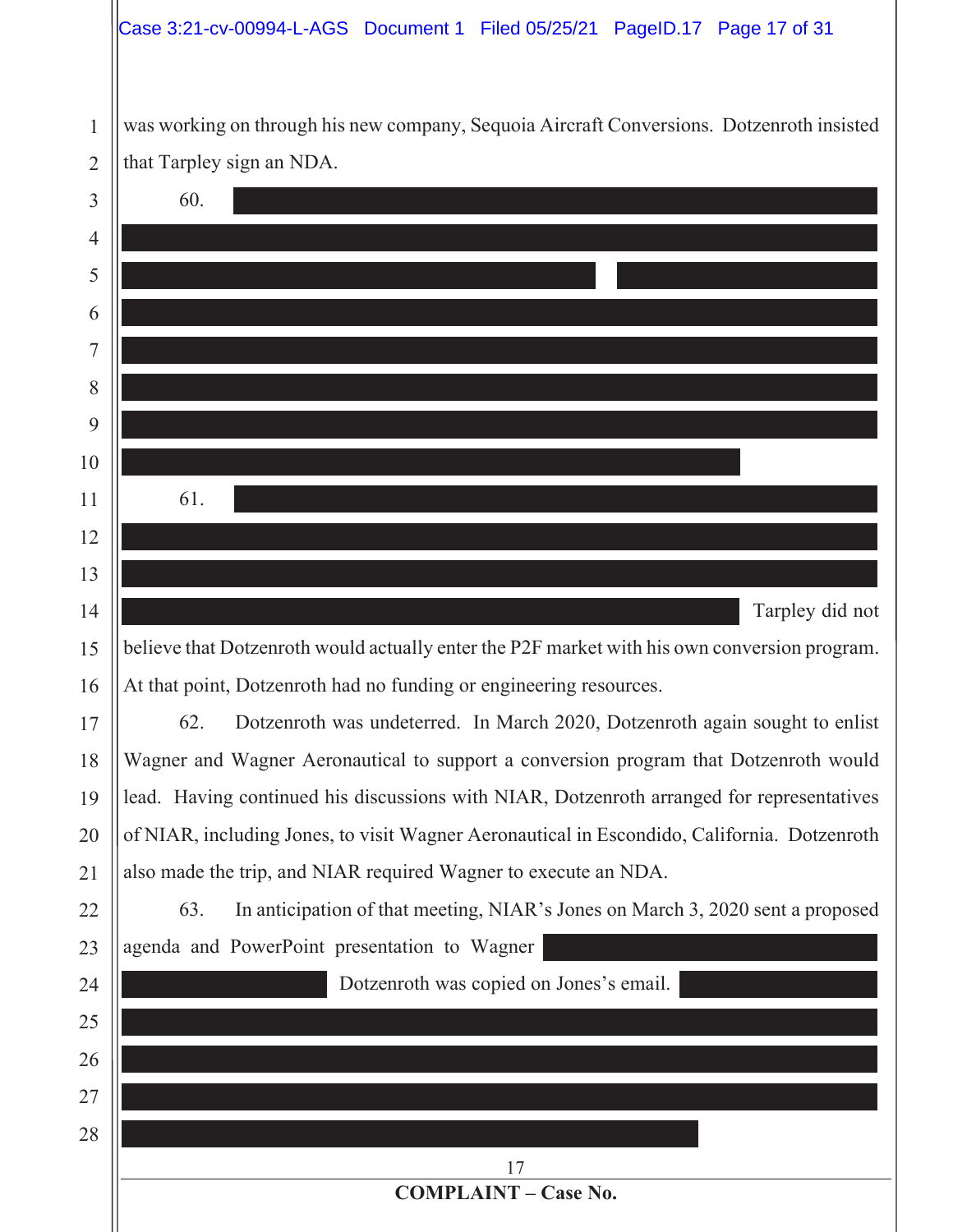64.

1

2

3

4

5

6

7

23

24

25

26

27

28

 Under the guise of exploring a contract with Wagner Aeronautical to perform work for Dotzenroth's conversion program, Dotzenroth thus sought information proprietary to Wagner's and Tarpley's Jumbo Jet conversion program.

8 9 10 11 12 13 14 15 16 17 18 19 65. In April 2020, Wiley Dotzenroth sent Wagner another PowerPoint presentation that Sequoia planned to share with a Major Manufacturer. The PowerPoint presentation described Sequoia's proposed Jumbo Jet conversion program and identified "Sequoia Conversions" as the "Intellectual Property Owner." That statement was false because it represented that Sequoia owned the intellectual property for its conversion program. In truth, Sequoia did not own the intellectual property. As both David Dotzenroth and Wiley Dotzenroth well knew, the Jumbo Jet conversion program had been developed by Wagner, Tarpley, and Wagner Aeronautical. Nonetheless, on information and belief, David Dotzenroth, Wiley Dotzenroth, and Sequoia repeated that false representation to potential partners and customers, including during meetings with Major Manufacturer in late 2020 and early 2021. On information and belief, David Dotzenroth, Wiley Dotzenroth, and Sequoia repeated those falsehoods during another meeting with an air cargo operator in early 2021.

20 21 22 66. In September 2020, Dotzenroth and Sequoia publicly launched their own Jumbo Jet conversion program – in partnership with NIAR – to compete directly with Wagner and Tarpley. A September 29, 2020, NIAR-issued press release explained:

- Through a new partnership with Sequoia Aircraft Conversions and the Kansas Modification Center, the National Institute for Aviation Research at Wichita State University will begin a large-scale entrepreneurial [Major Manufacturer Jumbo Jet] passenger-to-freighter conversion program.
- The program, led by NIAR's Engineering Design and Modification Team (EDM), will focus on the conversion of [Jumbo Jet] passenger aircraft from passenger-transport operations into cargo aircraft to meet the growing e-commerce high-volume freight transportation market.

\*\*\*

#### **COMPLAINT – Case No.**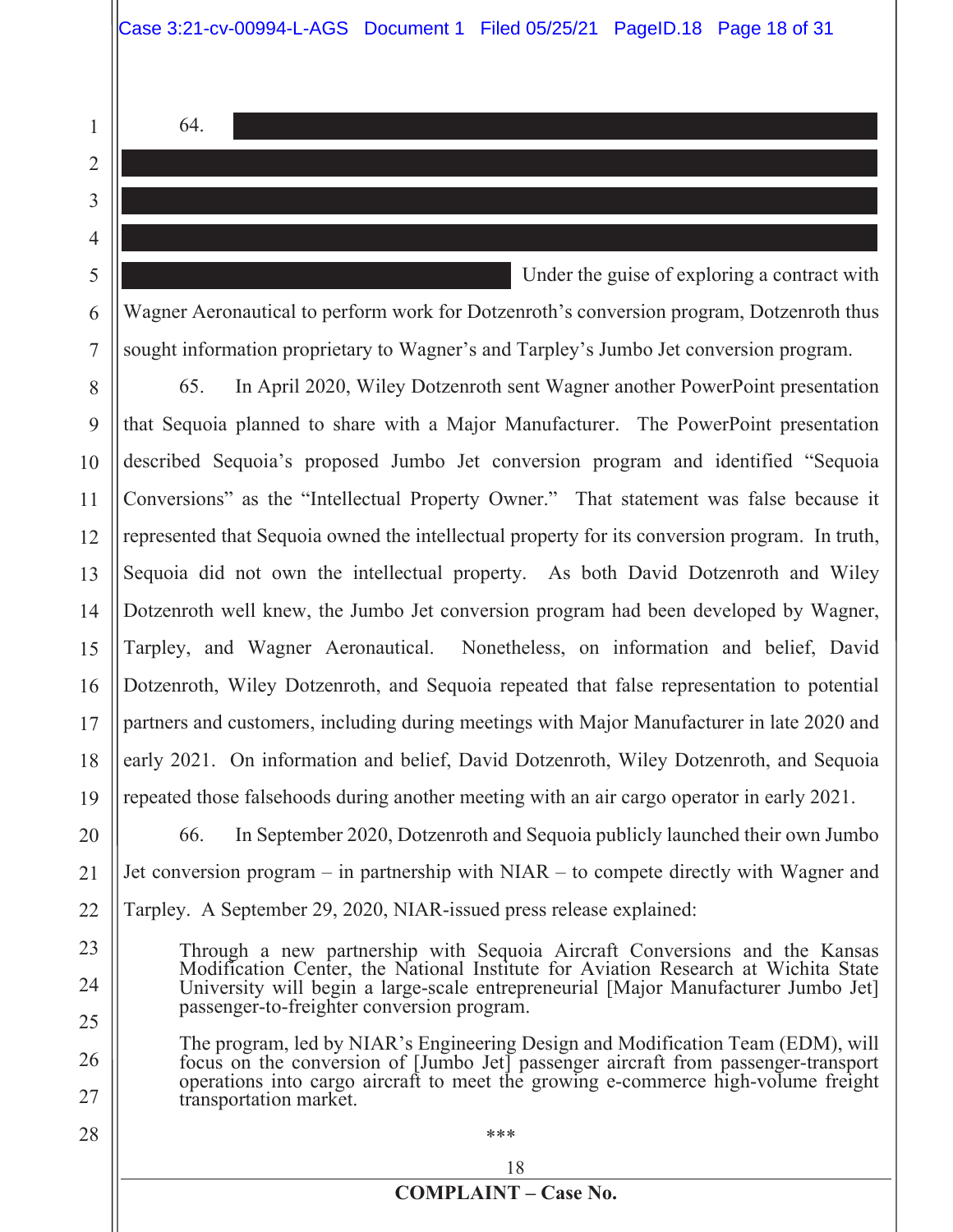Sequoia Aircraft Conversions will market the passenger to freighter conversions. Kansas Mod Center will own the STC and license the conversions.

2 3 4 5 6 7 8 9 10 11 12 13 14 67. With a confirmed engineering and testing partner in NIAR, Dotzenroth and Sequoia finalized a funding deal with Split Rock Aviation, Mansell, and Welo in February 2021. Split Rock Aviation's press release announced that Sequoia's Jumbo Jet conversion program "will focus on weight reductions and design efficiency to meet the most stringent environmental and regulatory requirements" and that the "engineering package will be completed by Wichita State University – National Institute of Aviation Research." However, as Mansell and Welo knew – because they had been courted as potential investors in Wagner and Tarpley's conversion program in 2019 – Sequoia's conversion program was not the result of Dotzenroth's own efforts, but instead derived from the business plan and roadmap that Wagner and Tarpley had created after more than a year of non-stop laboring, thousands of engineering hours, and millions of dollars. With partnerships with NIAR and Split Rock Aviation, Sequoia had both engineering and funding support and was finally positioned to compete with Plaintiffs.

15 16 17 18 19 20 68. Dotzenroth thus stole Plaintiffs' confidential and proprietary information to create a conversion program that would compete directly with Plaintiffs and attempt to usurp their market position. Dotzenroth knew that he could not create a competitive conversion program on his own. That is why Dotzenroth tried to recruit Wagner for his program at the 2019 meeting in Kansas and the 2020 meeting in California, and why Dotzenroth later tried to recruit Tarpley at their 2020 meeting in Texas.

21 22 23 24 25 26 69. As a direct result of observing the most critical and valuable confidential details about Plaintiffs' program for nearly three years, the inexperienced and uninformed Dotzenroth knew exactly how to compete against Plaintiffs. During his time working for Wagner and Tarpley, Dotzenroth was exposed to and entrusted with their confidential and proprietary information. Most significantly, he had the highly technical details – engineering, project management, and budget – needed to successfully establish a conversion program. Dotzenroth learned how Wagner and Tarpley built their conversion program, how they developed their

1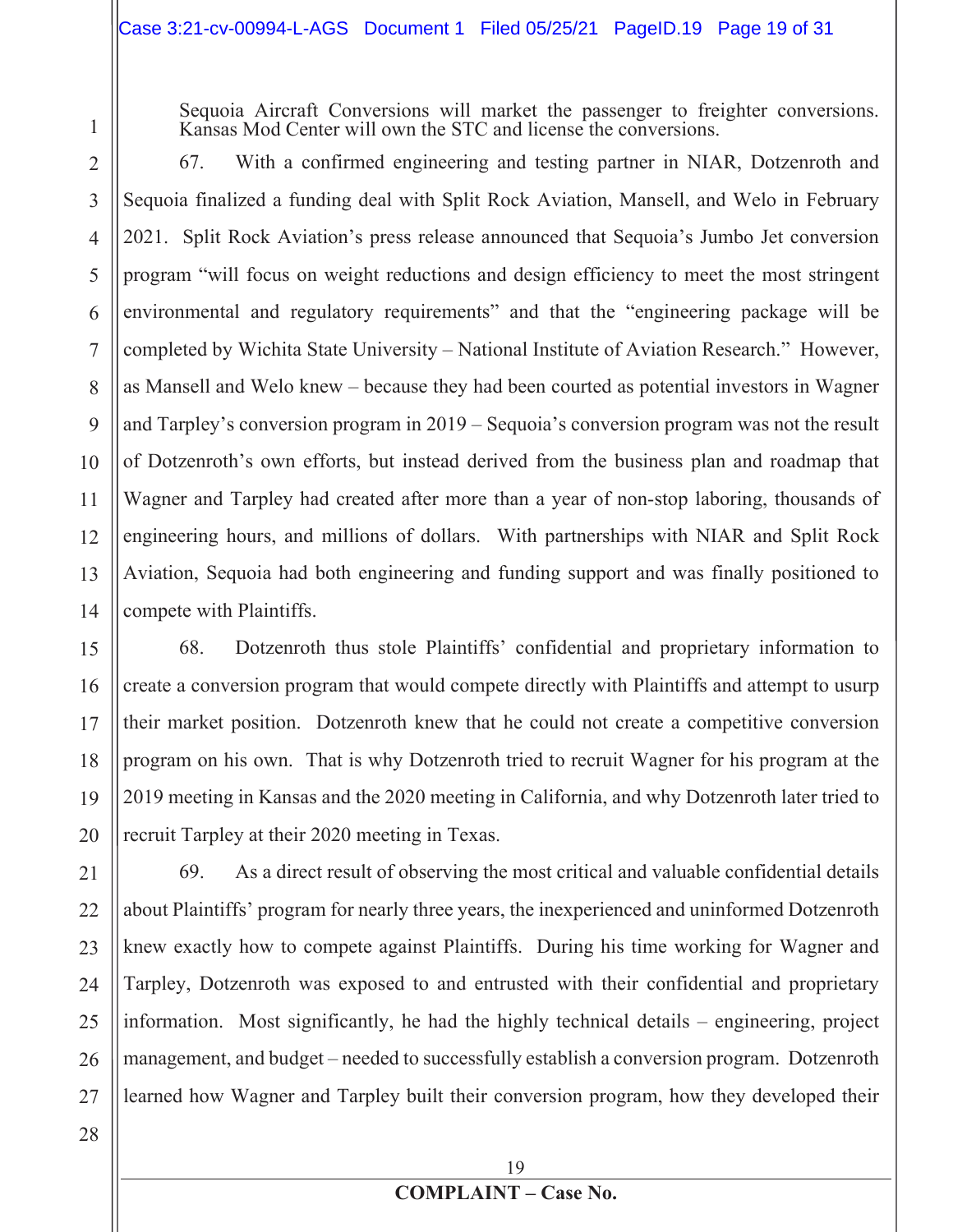engineering strategy, how they proved the competitive advantages of their program, and how they approached and persuaded potential investors and customers.

2 3

1

4

5

6

7

8

9

11

12

13

14

15

16

17

18

19

20

21

22

23

24

25

70. When Wagner and Tarpley refused the substantial ownership stake that Dotzenroth had demanded, Dotzenroth left with Plaintiffs' playbook and used it to form a company that would compete directly against Plaintiffs for the same deals with partners and customers. When Dotzenroth began working with Wagner and Tarpley, he lacked the knowhow and expertise to develop and operate a conversion program. Suddenly, in less than 18 months after parting ways with Wagner and Tarpley, Dotzenroth had his own competing conversion program and had already secured partnerships with NIAR and Split Rock Aviation.

10

#### **IV. Wagner and Tarpley Join Mammoth Freighters LLC To Implement Their Conversion Program**

71. On December 1, 2020, Wagner and Tarpley became co-CEOs of Mammoth Freighters LLC, an LLC formed to carry out Wagner and Tarpley's Jumbo Jet conversion program.

72. On April 22, 2021, Mammoth Freighters LLC entered into a Conversion Program Development Agreement with Wagner Aeronautical, under which Wagner Aeronautical would, among other services, obtain and maintain an STC for the Jumbo Jet conversion program that Wagner and Tarpley had developed, would implement such conversions, and would provide engineering and technical support services in connection with those activities. Under the agreement, Wagner Aeronautical agreed to assign and transfer to Mammoth Freighters all intellectual property rights in work performed under the development agreement. Wagner Aeronautical also agreed to grant Mammoth Freighters a license in any Wagner Aeronautical intellectual property, including trade secrets, that Wagner Aeronautical uses in performing work under the development agreement.

### **V. Defendants' Scheme Has Irreparably Harmed, and Continues To Harm, Plaintiffs**

26 27 73. Defendants are continuing to misappropriate and use Plaintiffs' confidential and proprietary information and are continuing to use Plaintiffs' business and engineering strategy

28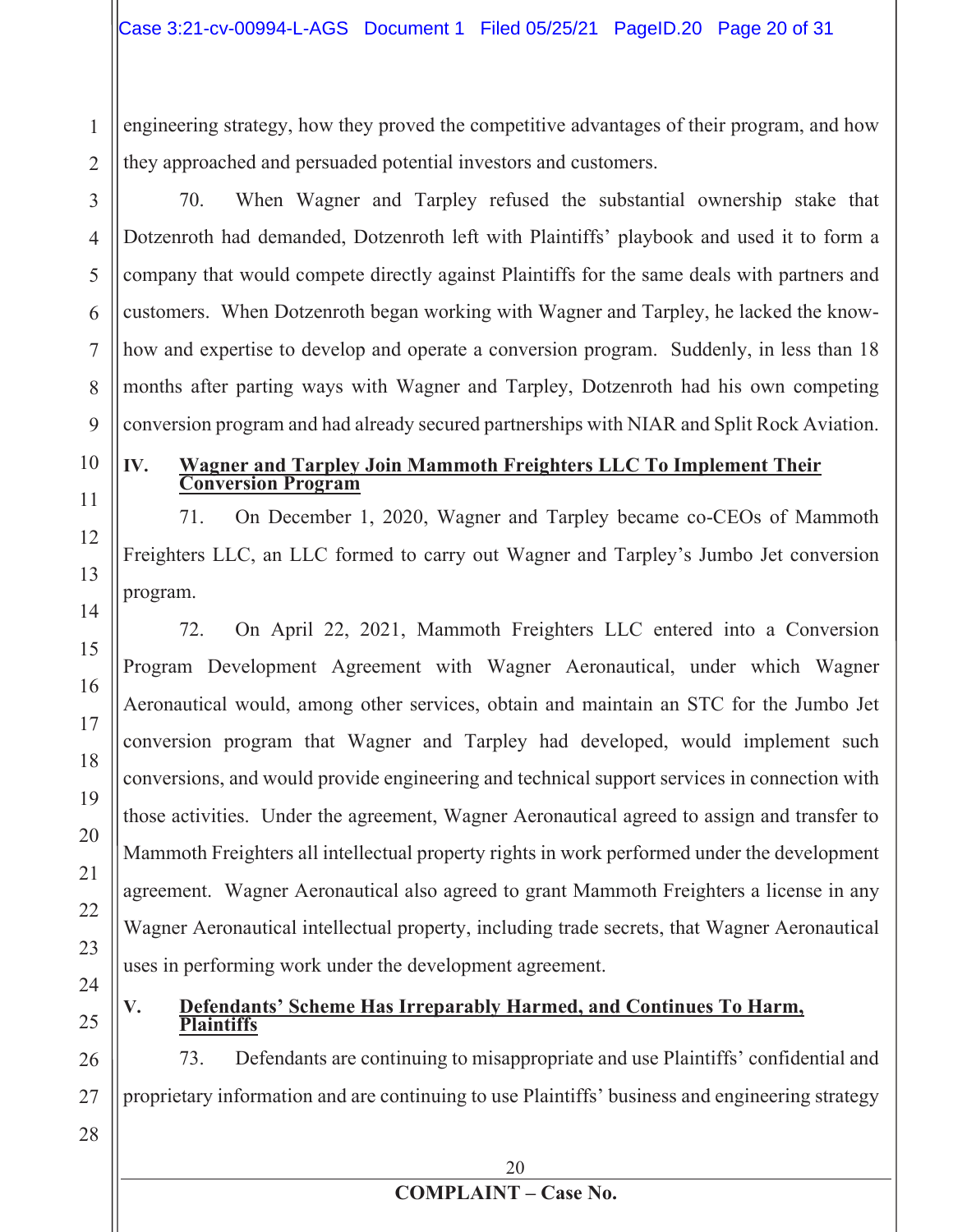to compete directly against Plaintiffs. Defendants' actions have harmed and will continue to harm Plaintiffs. Those harms include at least the following:

1

2

3

4

5

6

7

8

9

10

11

12

#### **A. Loss of Valuable Proprietary Assets**

74. Defendants' misappropriation of Plaintiffs' confidential and proprietary business plan and roadmap has exposed the most critical and valuable parts of Plaintiffs' conversion program to third parties, which alone is damaging to Plaintiffs' business enterprise. Plaintiffs' confidential and proprietary business information – including the highly technical, complex information in the PowerPoint and Excel spreadsheet – is a valuable asset. By misappropriating the confidential and proprietary information in Plaintiffs' business plan and budget and schedule roadmap – rather than doing the hard work on his own – Dotzenroth and, in turn, Sequoia, Wiley Dotzenroth, Mansell, and Welo received the benefit of valuable information and data that would have been extremely costly to produce in the first instance.

13 14 15 16 75. At a minimum, Defendants' wrongful acts saved them the millions of dollars, and extensive time, that would have been necessary to develop a business plan and roadmap for their own conversion program. It gave Defendants a huge head start on when they would have been able to credibly compete had they not stolen Plaintiffs' property.

17

#### **B. Loss of Competitive Advantage**

18 19 20 21 22 23 24 25 26 76. Due to Defendants' wrongdoing, Plaintiffs have lost and will continue to lose their competitive advantage in the P2F aircraft conversion market. Before Defendants' theft of Plaintiffs' proprietary and confidential information, Plaintiffs had an edge over the competitors in the P2F conversion market because of the unique and innovative structure of their conversion program. The unique and innovative features of Plaintiffs' conversion program result from Wagner's and Tarpley's decades of know-how and expertise in the conversion industry. As described in their business plan, Plaintiffs' competitive edge included a conversion program that would provide lighter, more efficient, and cost-effective aircraft to customers with assurance that Plaintiffs' program would receive FAA certification.

27 28 77. After Dotzenroth's misappropriation of Plaintiffs' business plan, Defendants have been able to offer a conversion program with those same unique and innovative features

21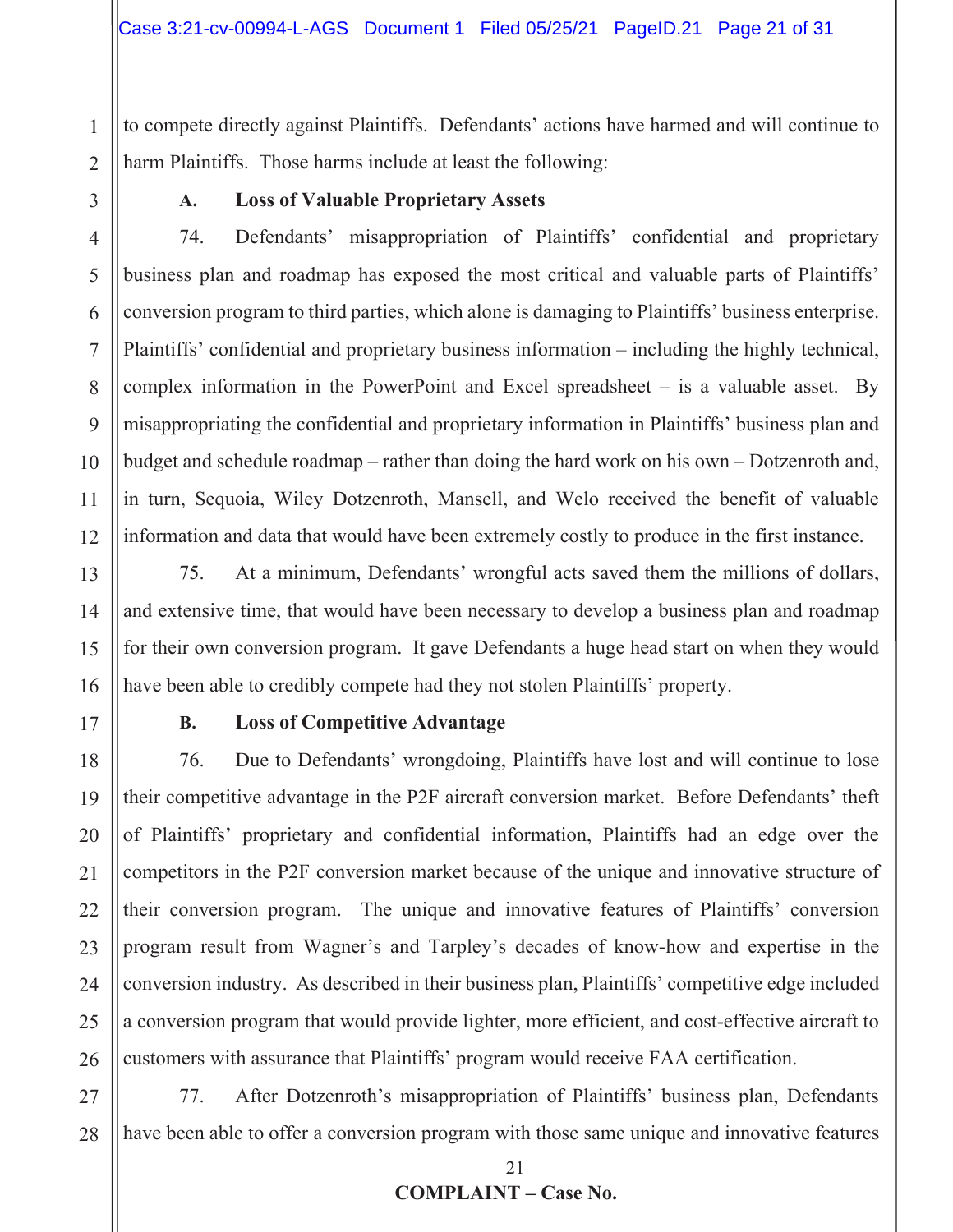to investors, partners, and customers. This has diminished Plaintiffs' unique position and competitive edge in the market.

78. Additionally, Defendants' scheme gave them a significant head start in entering a market with high barriers to entry. Instead of being forced to wait at least a year and spend millions to enter the market, Dotzenroth stole Plaintiffs' business plan and roadmap so that Defendants could begin operating in a matter of months.

1

2

3

4

5

6

7

#### **C. Loss of Potential Customers**

8 9 10 11 12 13 14 15 16 79. Due to Defendants' scheme to compete directly against Plaintiffs, Plaintiffs stand to lose customers. On information and belief, Defendants have approached potential customers – some of the largest air freight companies – offering their own conversion service and competing directly with Plaintiffs. Without the head start Defendants received after stealing Plaintiffs' confidential and proprietary information, Defendants would not have been able to offer potential customers a conversion service on essentially the same timetable and with the same benefits as Plaintiffs. Without Plaintiffs' proprietary and confidential business information, Dotzenroth and Sequoia would have been years behind in their development of Defendants' conversion program.

17 18 19 20 21 22 23 24 80. Losing a single customer in the P2F conversion industry can be devastating. First, only a limited number of potential customers exist. The number of aircraft available for conversion is limited, and the vast majority of those are owned by a few large players, in particular a large air cargo operator and two leading express delivery services. Those customers typically purchase all of their converted aircraft from a single supplier, and they enter into long term contracts with the supplier because the conversion and delivery process can take several years. Finally, the lifespan of a converted aircraft is long. If a customer is lost to a competitor, it could be many years before that customer needs additional conversions.

25

#### **D. Loss of Potential Partners**

26 27 28 81. Plaintiffs' relationships with potential business partners have also been jeopardized by Defendants' theft of Plaintiffs' proprietary and confidential business information. Sequoia can attempt to present itself as a credible partner with others in the P2F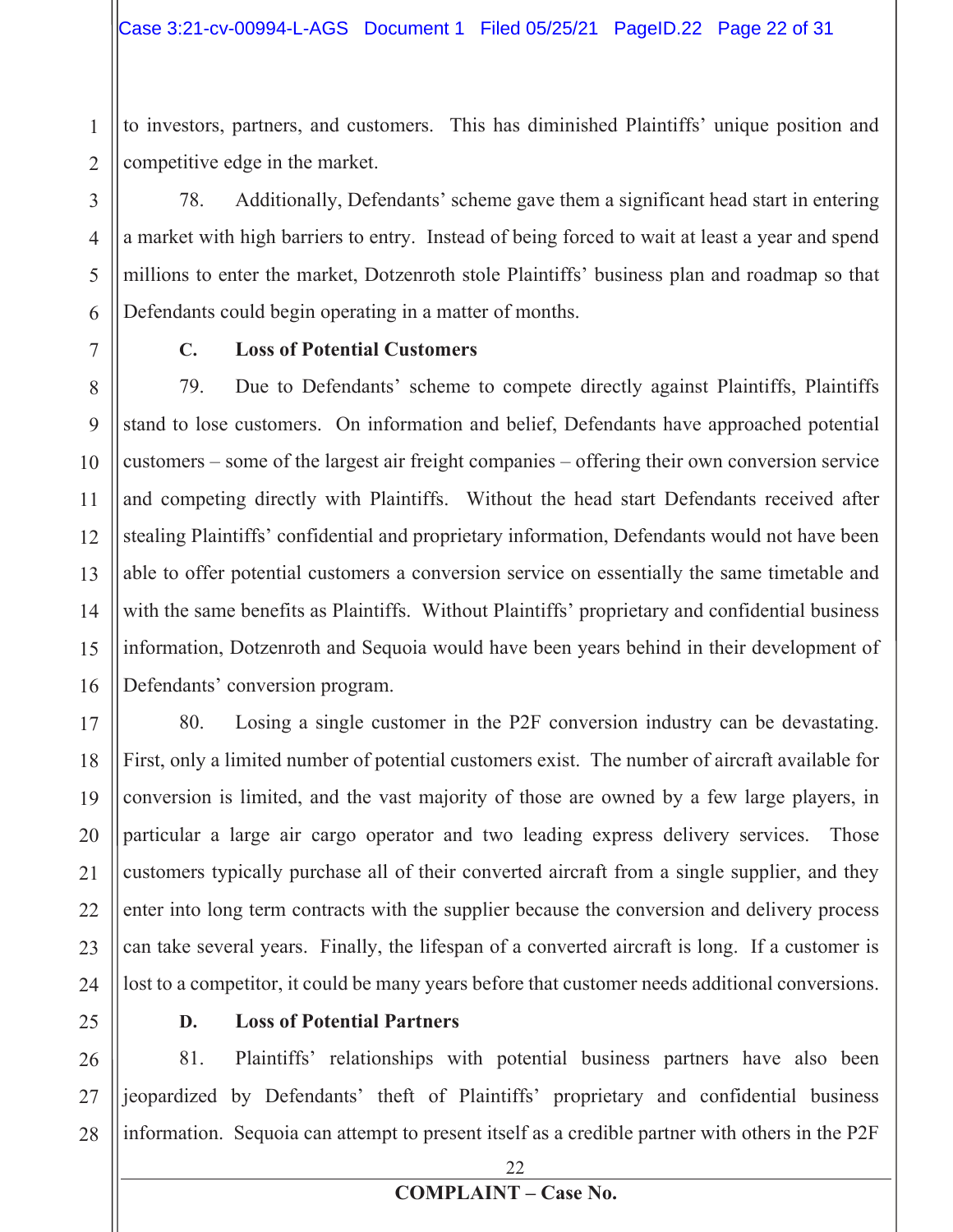1 2 3 4 5 6 7 8 9 industry only because it could advertise a well-developed and thoughtfully executed business plan and roadmap – a feat achieved only because Defendants had unlawfully misappropriated those materials from Plaintiffs. For example, Dotzenroth and Sequoia were able to partner with NIAR only because, on information and belief, David Dotzenroth and Wiley Dotzenroth approached NIAR with a well-developed and thoughtfully executed business plan and roadmap – documents they represented to be their own work but that were, in fact, the product of Wagner's and Tarpley's decades of know-how and expertise. NIAR's partnership with Sequoia essentially rendered NIAR unavailable for partnership with Mammoth Freighters. Plaintiffs stand to lose similar opportunities and partners in the future.

# 10

12

13

11

#### **COUNT ONE Misappropriation of Trade Secrets (18 U.S.C. §1836(b)) (Against All Defendants)**

82. Plaintiffs incorporate by reference the allegations in paragraphs 1 through 81 above as though set forth fully herein.

14 15 16 17 18 19 20 21 22 23 24 83. Plaintiffs' business plan, budget and schedule roadmap, and supporting data are trade secrets under 18 U.S.C. §1839. This information has independent economic value because it proves the viability of Plaintiffs' Jumbo Jet conversion program, provides the specific business plan for the program, gives Plaintiffs' program a competitive edge in the P2F conversion market, required substantial effort and investment to produce, and confers on Plaintiffs an advantage over their competitors. The information identifies Plaintiffs' Jumbo Jet conversion process and outlines a procedure for achieving FAA certification, including the schedule, resources, costs, logistics, and engineering processes necessary for the conversions. This methodology is innovative and unique to Plaintiffs because it is derived from the knowhow and expertise that Wagner Aeronautical, Wagner, and Tarpley cultivated over decades in the P2F industry.

25 26 27 84. Plaintiffs have taken reasonable measures to protect their trade secrets, including requiring that potential investors and customers sign NDAs, sharing the trade secrets only on a need-to-know basis, marking trade secret documents with a "PROPRIETARY" legend,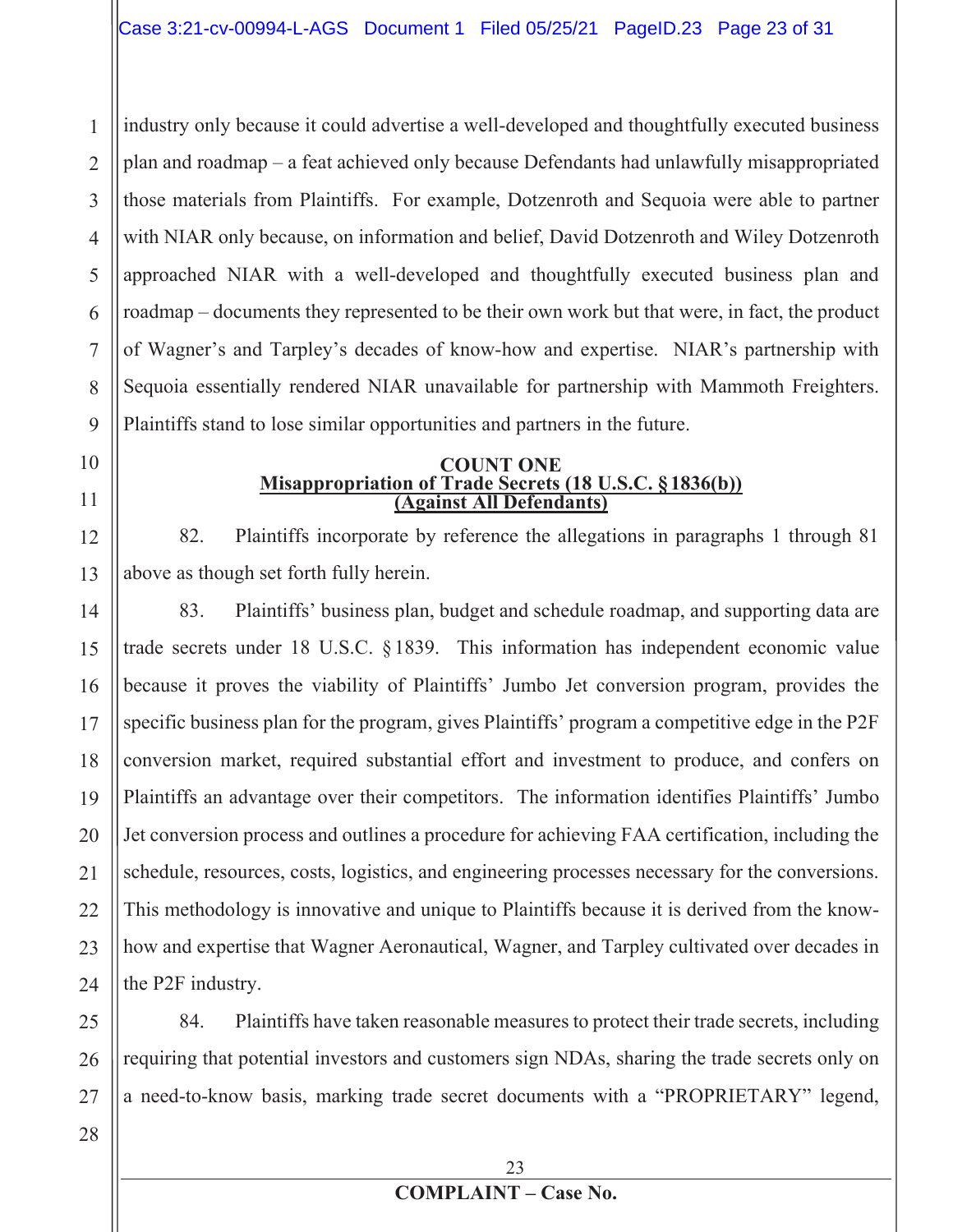requiring Wagner Aeronautical employees to sign NDAs, and using secure computer systems for the trade secret information.

4 6 7 8 9 10 12 85. Defendants intentionally, willfully, and maliciously misappropriated Plaintiffs' trade secrets to provide Sequoia's conversion program with a competitive advantage. Defendants had access to Plaintiffs' business plan, roadmap, and engineering strategy. Despite recognizing that the information was confidential and proprietary, Defendants used that information to create their own competing conversion program. Defendants misappropriated this information for their own benefit because they fully understood the value of that information and understood that they could not launch a competing conversion program without it. Plaintiffs never consented to Defendants' use of Plaintiffs' trade secrets in this manner. While Defendants were not restrained from engaging in a lawful profession, trade, or business, they were prohibited from misappropriating Plaintiffs' trade secrets.

13 14 15 86. Defendants have used and will continue to use Plaintiffs' trade secrets to compete directly with Plaintiffs in the P2F conversion market. Defendants are using Plaintiffs' trade secrets to lure away Plaintiffs' potential customers and partners.

16 17 18 19 87. Plaintiffs have suffered and will suffer substantial harm because of Defendants' misappropriation of their trade secrets, including the disclosure of Plaintiffs' trade secrets, loss of Plaintiffs' competitive edge, loss of potential customers, loss of potential partnerships, and loss of revenues and profits.

20 21 22 88. Those damages, however, cannot all be easily quantified. Defendants' misappropriation of trade secrets has caused and will cause Plaintiffs to suffer irreparable harm. For that reason, Plaintiffs are entitled to an injunction enjoining Defendants from using Plaintiffs' trade secrets under 18 U.S.C. §1836.

24

1

2

3

5

11

**COUNT TWO Misappropriation of Trade Secrets (Cal. Civ. Code §3426 et seq.) (Against All Defendants)** 

89. Plaintiff incorporates by reference the allegations in paragraphs 1 through 88 above as though set forth fully herein.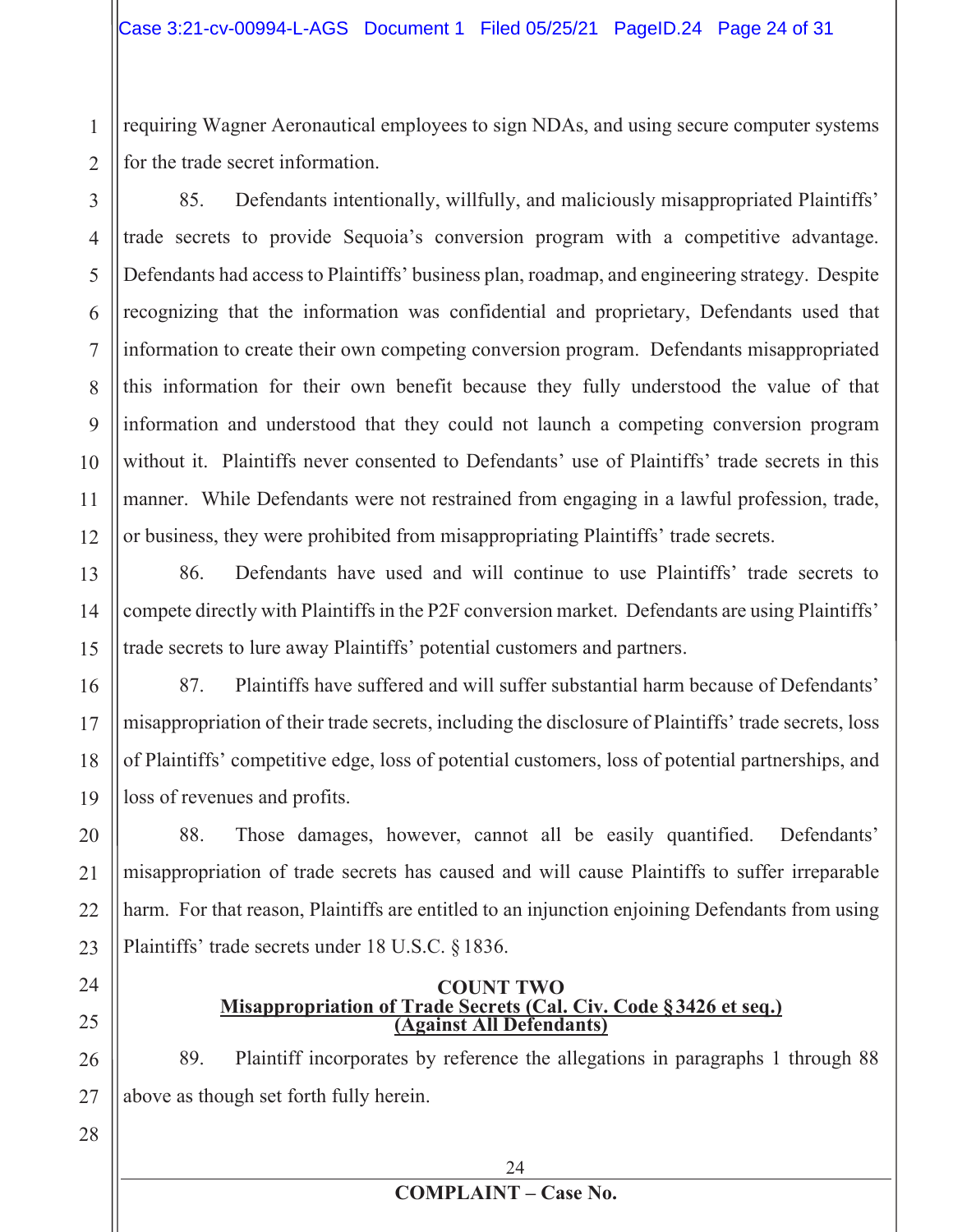1 2 3 4 5 6 7 8 9 10 11 90. Plaintiffs' business plan, budget and schedule roadmap, and supporting data are trade secrets under the California Uniform Trade Secrets Act. Cal. Civ. Code §3426. This information has independent economic value because it proves the viability of Plaintiffs' Jumbo Jet conversion program, provides the specific business plan for the program, gives Plaintiffs' program a competitive edge in the P2F conversion market, required substantial effort and investment to produce, and confers on Plaintiffs an advantage over their competitors. The information identifies Plaintiffs' Jumbo Jet conversion process and outlines a procedure for achieving FAA certification, including the schedule, resources, costs, logistics, and engineering processes necessary for the conversions. This methodology is innovative and unique to Plaintiffs because it is derived from the know-how and expertise that Wagner Aeronautical, Wagner, and Tarpley cultivated over decades in the P2F industry.

12 13 14 15 16 91. Plaintiffs have taken reasonable measures to protect their trade secrets, including requiring that potential investors and customers sign NDAs, sharing the trade secrets only on a need-to-know basis, marking trade secret documents with a "PROPRIETARY" legend, requiring Wagner Aeronautical employees to sign NDAs, and using secure computer systems for the trade secret information.

17 18 19 20 21 22 23 24 25 26 92. Defendants intentionally, willfully, and maliciously misappropriated Plaintiffs' trade secrets to provide their conversion program with a competitive advantage. Defendants had access to Plaintiffs' business plan, roadmap, and engineering strategy. Despite recognizing that the information was confidential and proprietary, Defendants used that information to create Defendants' own competing conversion program. Defendants misappropriated this information for their own benefit because they fully understood the value of that information and understood that they could not launch a competing conversion program without it. Plaintiffs never consented to Defendants' use of Plaintiffs' trade secrets in this manner. While Defendants were not restrained from engaging in a lawful profession, trade, or business, they were prohibited from misappropriating Plaintiffs' trade secrets.

28

27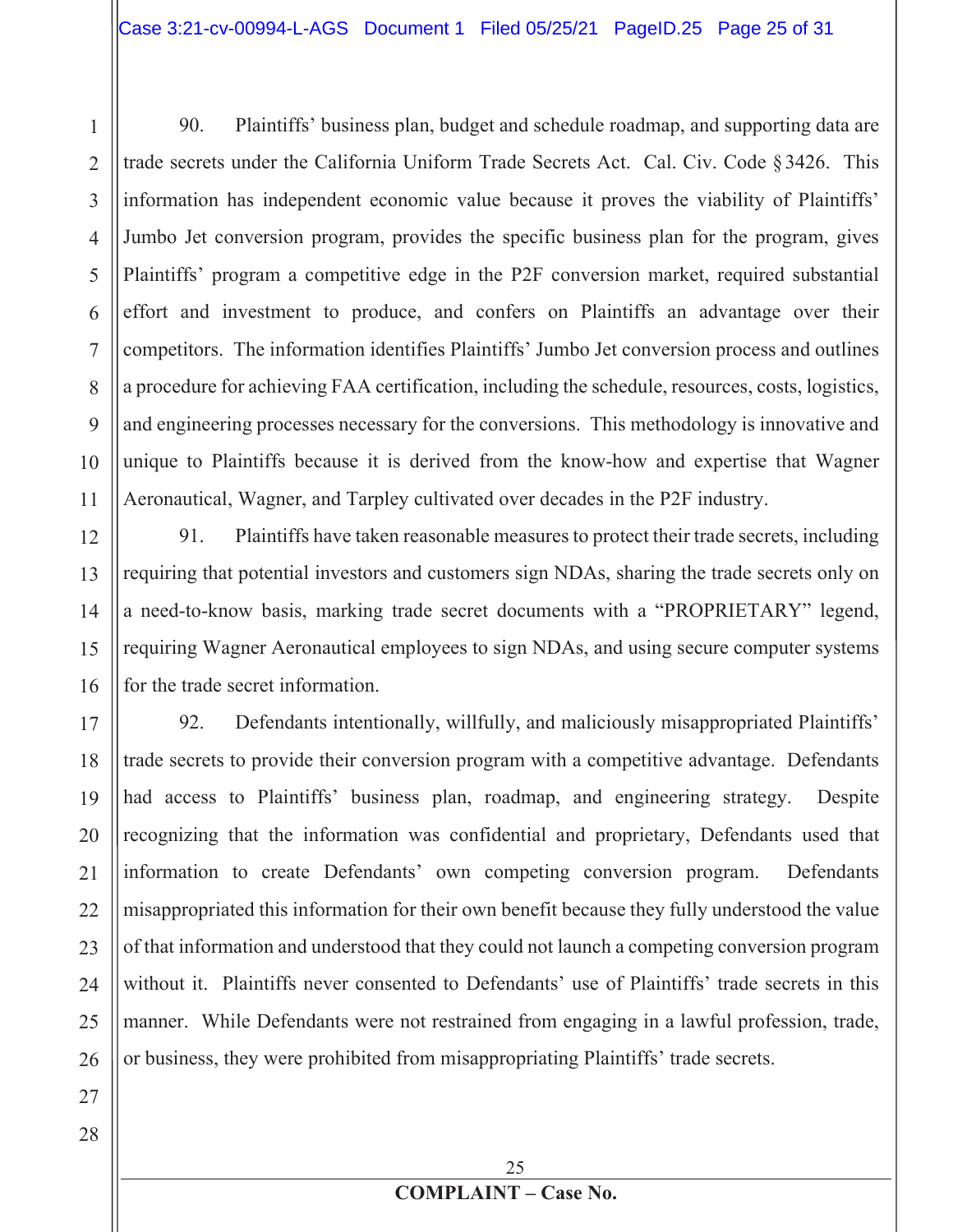93. Defendants have used and will continue to use Plaintiffs' trade secrets to compete directly with Plaintiffs in the P2F conversion market. Defendants are using Plaintiffs' trade secrets to lure away Plaintiffs' potential customers and partners.

94. Plaintiffs have suffered and will suffer substantial harm because of Defendants' misappropriation of their trade secrets, including the disclosure of Plaintiffs' trade secrets, loss of Plaintiffs' competitive edge, loss of potential customers, loss of potential partnerships, and loss of revenues and profits.

9 10 95. Those damages, however, cannot all be easily quantified. Defendants' misappropriation of trade secrets has caused and will cause Plaintiffs to suffer irreparable harm. For that reason, Plaintiffs are entitled to an injunction enjoining Defendants from using Plaintiffs' trade secrets under Cal. Civ. Code §3426.

12

11

1

2

3

4

5

6

7

8

# 13

#### **COUNT THREE False Advertising Under Section 43(a) of the Lanham Act (15 U.S.C. §1125) (Against David Dotzenroth, Wiley Dotzenroth, and Sequoia)**

14 15 96. Plaintiff incorporates by reference the allegations in paragraphs 1 through 95 above as though set forth fully herein.

16 17 18 19 20 21 22 23 24 25 97. David Dotzenroth, Wiley Dotzenroth, and Sequoia have made and will continue to make false statements about the authenticity of their conversion program. On information and belief, David Dotzenroth, Wiley Dotzenroth, and Sequoia have falsely represented that Dotzenroth developed his own Jumbo Jet conversion program, that Sequoia owns the intellectual property underpinning the conversion program, and that Dotzenroth possesses the competence, experience, and expertise to develop and operate Sequoia's conversion program. On information and belief, David Dotzenroth, Wiley Dotzenroth, and Sequoia have made these false statements to potential customers and business partners, including during meetings with Major Manufacturer in late 2020 and early 2021 and with a major air cargo operator in early 2021.

26 27 28 98. These false statements have influenced, and will continue to influence, the decisions of partners to do business with Defendants and to exclude Plaintiffs from those deals. Likewise, the false representations about Sequoia's conversion program will influence the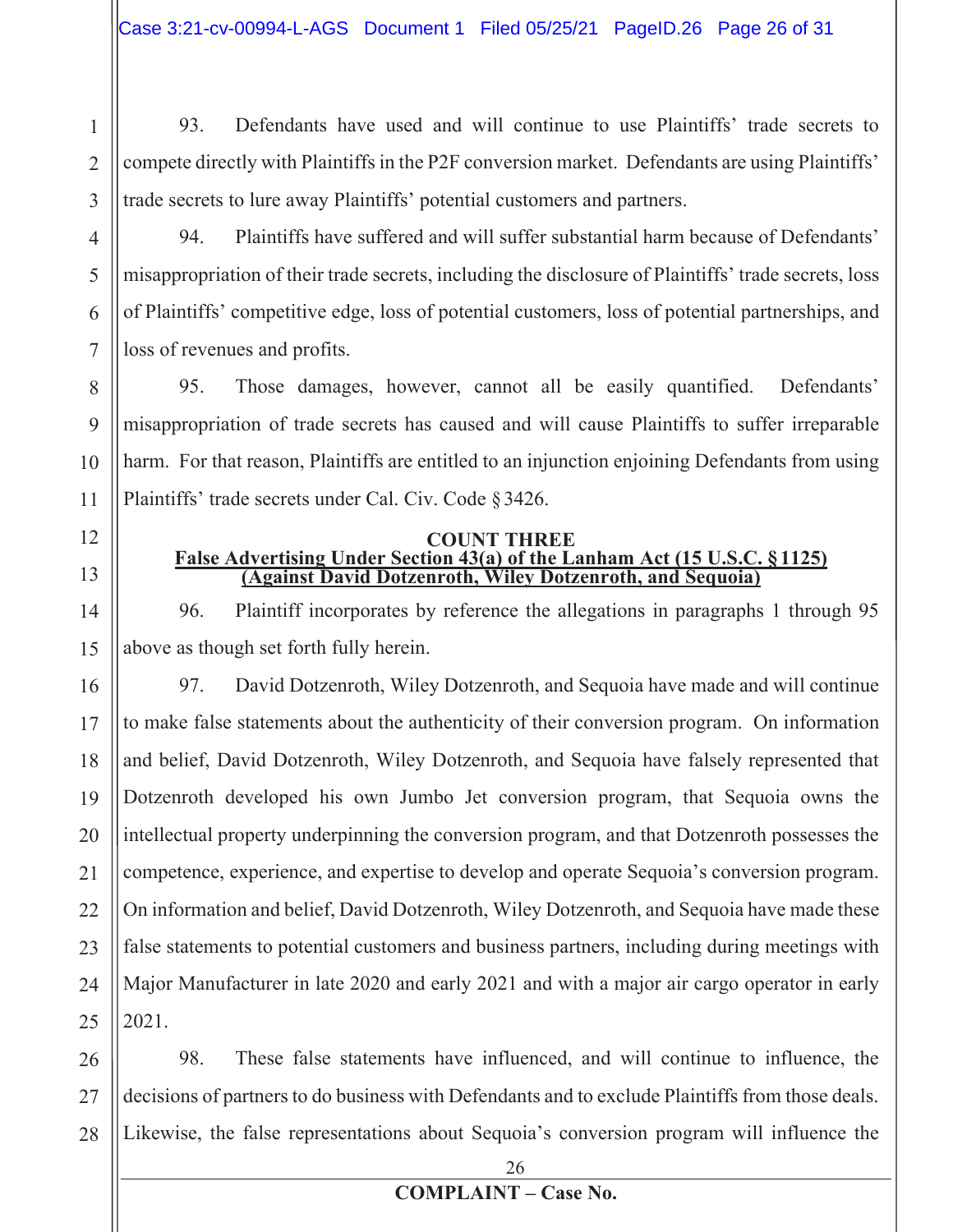2 3 4 5 6 decisions of customers that may choose Sequoia's conversion program and aircraft over Plaintiffs' conversion program and aircraft. On information and belief, David Dotzenroth, Wiley Dotzenroth, and Sequoia are advertising to customers, including a major air cargo operator, that they can provide the same know-how and expertise as Plaintiffs. In truth, David Dotzenroth's and Wiley Dotzenroth's experience in the aviation industry simply cannot compare to that of Wagner and Tarpley.

99. By misrepresenting the authenticity of their conversion program, David Dotzenroth, Wiley Dotzenroth, and Sequoia are misleading partners and customers about Defendants' qualifications and ability to develop a conversion program.

10 11 12 100. These false statements have deceived and will continue to deceive Sequoia's partners and customers. These deceptive statements are material to these investors, partners, and customers when they are deciding whether to do business with Sequoia.

13 14 15 16 101. David Dotzenroth's, Wiley Dotzenroth's, and Sequoia's false statements have harmed Plaintiffs because Defendants' false statements have convinced, and will continue to convince, potential partners and customers to choose Defendants' conversion program and aircraft over Plaintiffs' conversion program and aircraft.

17

18

19

20

1

7

8

9

#### **COUNT FOUR Unfair Competition (Cal. Bus. & Prof. Code Code §17200 et seq.) (Against All Defendants)**

102. Plaintiffs incorporate by reference the allegations in paragraphs 1 through 101 above as though set forth fully herein.

21 22 23 24 25 103. The California Unfair Competition Law defines unfair competition to include any "unlawful," "unfair," or "fraudulent" business practice or act. Defendants have unfairly and unlawfully competed directly against Plaintiffs by improperly and unlawfully using Plaintiffs' own business plan, engineering strategy, and marketing strategy to start a competing conversion program and by approaching the same partners and customers as Plaintiffs.

26 27 28 104. After misappropriating Plaintiffs' confidential and proprietary information, and after learning the details of Plaintiffs' engineering and marketing strategy, Defendants started a conversion program to compete directly with Plaintiffs' conversion program. With the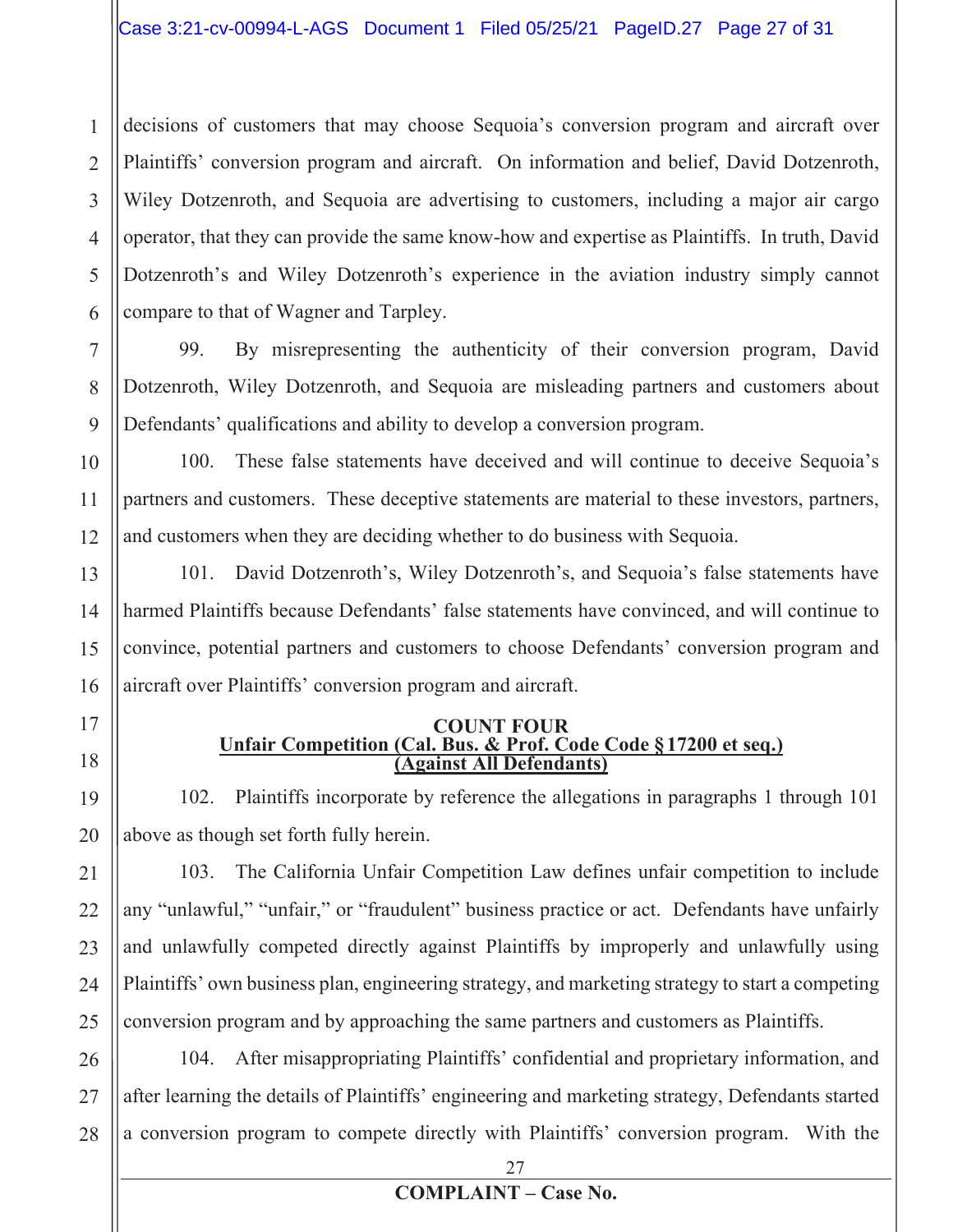2 3 4 5 competing program established, Defendants then sought deals with the same customers and partners as Plaintiffs. Defendants had an unfair advantage against Plaintiffs when they entered the conversion market because Defendants' knew Plaintiffs' playbook and how Plaintiffs planned to conduct their business. This unfair advantage has allowed and will continue to allow Defendants to profit from their wrongdoing.

7 8

1

6

9

15

16

17

18

105. Defendants have been enriched by, and have significantly benefited from, their use of Plaintiffs' proprietary and confidential business information, including the business plan and the budget and schedule roadmap. Defendants obtained that benefit at the expense of Plaintiffs. They have not compensated Plaintiffs for that information.

10 11 12 13 14 106. Because of Defendants' actions, Plaintiffs have been and will continue to be damaged and suffer irreparable harm through the loss of competitive advantage, potential partners, potential customers, and revenue and profits. Plaintiffs are entitled to restitution and injunctive relief for Defendants' violation of Cal. Bus. & Prof. Code §17200 et seq. Cal. Bus. & Prof. Code §17203.

#### **COUNT FIVE Breach of Fiduciary Duty (Against David Dotzenroth and CAI Consulting)**

107. Plaintiffs incorporate by reference the allegations in paragraphs 1 through 106 above as though set forth fully herein.

19 20 21 22 108. Dotzenroth and CAI Consulting had a fiduciary duty to Wagner Aeronautical, Wagner, and Tarpley because Dotzenroth was a joint venturer with Wagner and Tarpley while working with them to develop Plaintiffs' conversion program. Dotzenroth and CAI Consulting owed Wagner, Tarpley, and Wagner Aeronautical the duty of utmost good faith.

23 24 25 26 27 28 109. Dotzenroth and CAI Consulting breached that duty when Dotzenroth exploited his relationship with Tarpley and Wagner to misappropriate information, work-product, and intellectual property developed and owned by Wagner, Tarpley, and Wagner Aeronautical. Dotzenroth then impermissibly used the misappropriated property for his own benefit – without compensating Tarpley or Wagner – to form Sequoia Aircraft Conversions and compete directly with Plaintiffs for conversion customers and other business opportunities.

28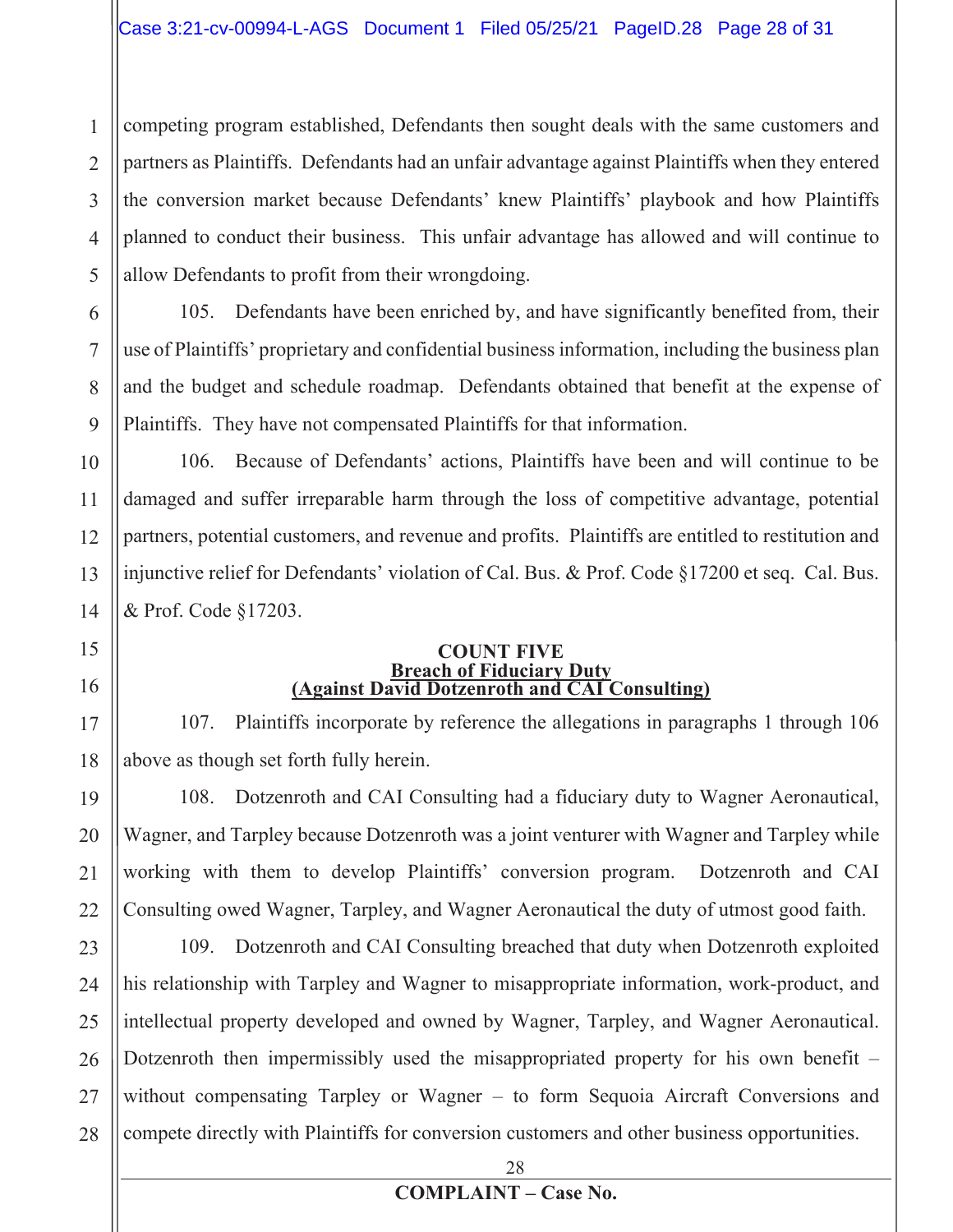110. Plaintiffs have been harmed by Dotzenroth's and CAI Consulting's breach of their fiduciary duty because Defendants are competing for the same partners and customers as Plaintiffs and gained a head start in entering the conversion market through the breach.

#### **COUNT SIX Civil Conspiracy (Against David Dotzenroth and Wiley Dotzenroth)**

111. Plaintiffs incorporate by reference the allegations in paragraphs 1 through 110 above as though set forth fully herein.

112. David Dotzenroth and Wiley Dotzenroth schemed to use Plaintiffs' trade secrets, engineering strategy, and marketing strategy to create a conversion program that would compete directly against Plaintiffs' conversion program. After gaining access to Plaintiffs' trade secrets and learning Plaintiffs' engineering and marketing strategy, David Dotzenroth and Wiley Dotzenroth conspired to unlawfully misappropriate Plaintiffs' proprietary and confidential business information and trade secrets, to engage in unfair competition against Plaintiffs, and to falsely advertise their conversion program. David Dotzenroth and Wiley Dotzenroth have taken at least one overt act in furtherance of that conspiracy.

113. Defendants' conduct has harmed Plaintiffs through the loss of Plaintiffs' competitive advantage, potential partners, potential customers, and revenue and profits.

# **JURY DEMAND**

Under Rule 38 of the Federal Rules of Civil Procedure, Plaintiffs demand a trial by jury on all issues triable as such.

### **PRAYER FOR RELIEF**

 WHEREFORE, judgment should be entered for Plaintiffs and against Defendants as follows:

(a) finding that Defendants misappropriated one or more of Plaintiffs' trade secrets, in violation of 18 U.S.C. §1836(b);

(b) finding that Defendants misappropriated one or more of Plaintiffs' trade secrets, in violation of Cal. Civ. Code §3426;

#### 29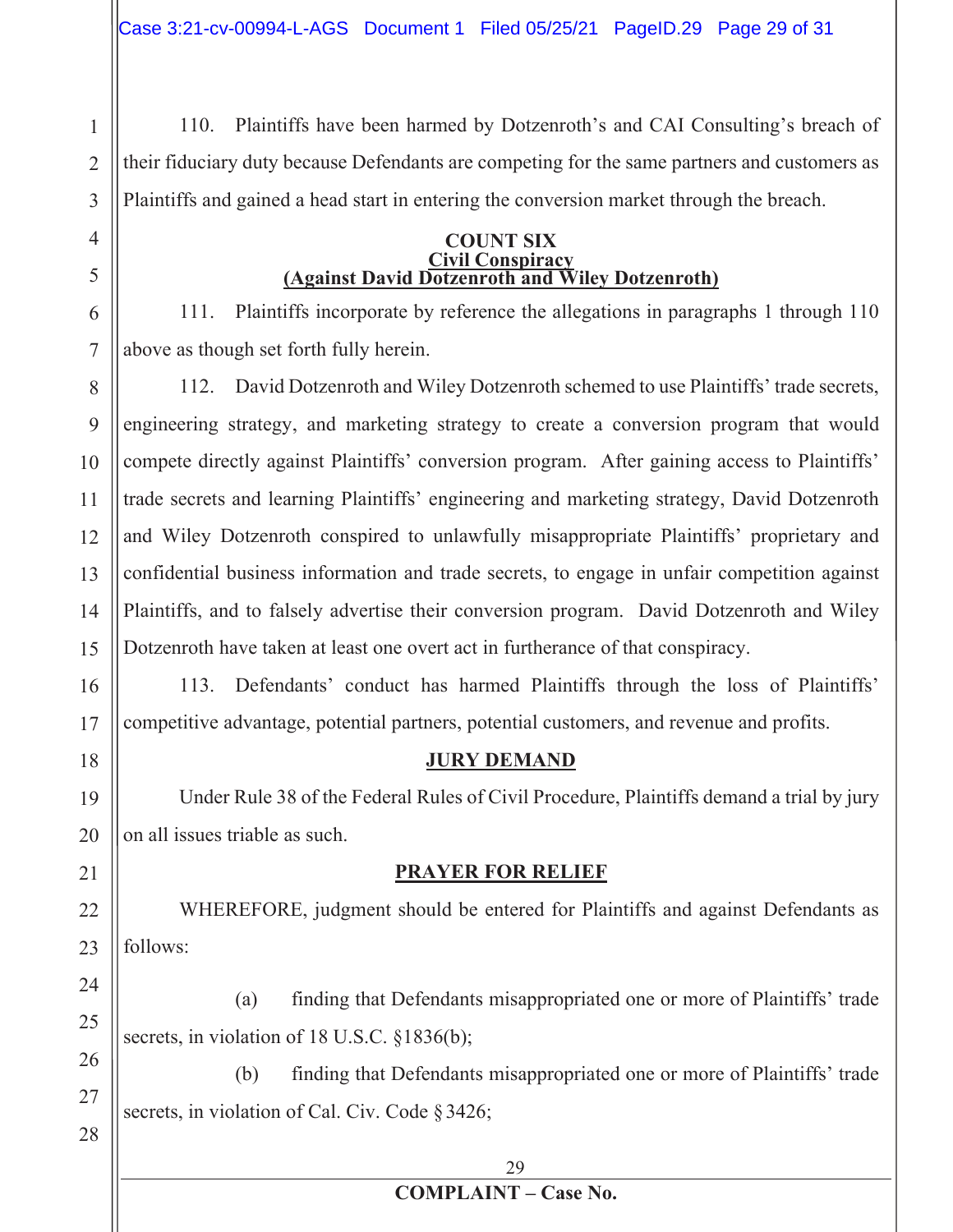1 2 (c) finding that David Dotzenroth, Wiley Dotzenroth, and Sequoia falsely advertised Sequoia's conversion program in violation of Section 43(a) of the Lanham Act;

3 4 (d) finding that Defendants engaged in unfair competition against Plaintiffs in violation of Cal. Bus. & Prof. Code §17200 et seq.;

5 6 (e) finding that Dotzenroth and CAI Consulting breached their fiduciary duties to Wagner Aeronautical, Inc., Wagner, and Tarpley;

7 8 9 (f) finding that David Dotzenroth and Wiley Dotzenroth engaged in a conspiracy to misappropriate Plaintiffs' confidential and proprietary information, engage in unfair competition against Plaintiffs, and falsely advertise their conversion program;

10 11 12 13 (g) injunctive relief against Defendants, including preliminarily and permanently enjoining Defendants from using any of Plaintiffs' confidential and proprietary information and marketing or operating any conversion program based on or derived from that information;

14 15 16 17 (h) money damages, including compensatory damages in an amount to be determined and restitution and/or disgorgement of all revenues, earnings, profits, compensation, and benefits that may have been obtained by Defendants, and punitive or statutory damages in excess of \$50 million;

18 19 (i) costs, including attorneys' fees;

- (j) prejudgment interest at the maximum legal rate; and
- 20

21

22

23

24

25

26

27

28

(k) such other and further relief as this Court may deem just and proper.

30